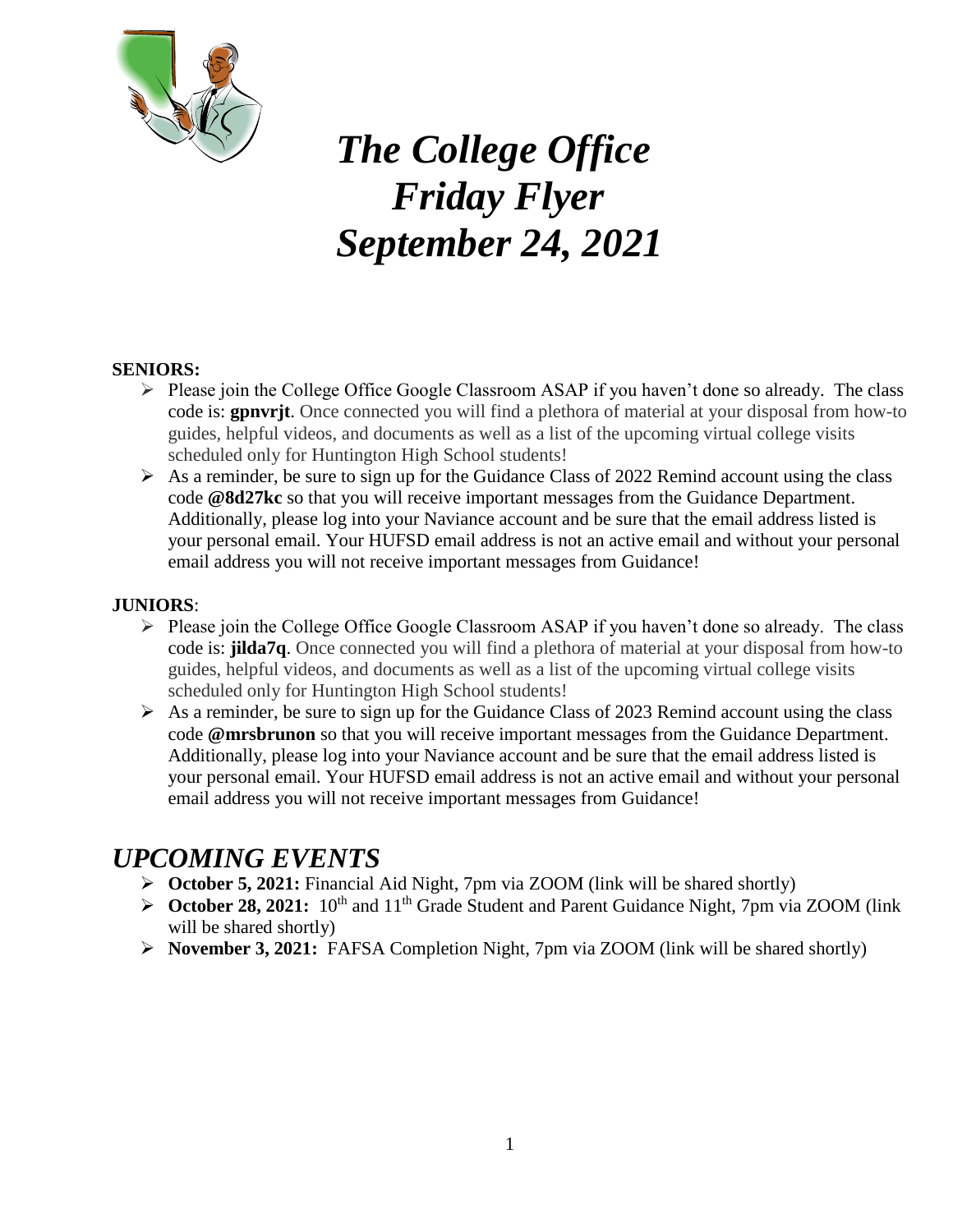### *UPCOMING STANDARDIZED TESTS*

### **SAT and Subject Tests Test Dates (Registration Deadlines)**

| November $6th$           | register by October $8th$ (10/26 with late fee)  |
|--------------------------|--------------------------------------------------|
| December 4 <sup>th</sup> | register by November $4th$ (11/23 with late fee) |
| March $12^{th}$          | register by February $11th$ (3/1 with late fee)  |
| May $7th$                | register by April $8th$ (4/26 with late fee)     |
| June $4th$               | register by May $5^{th}$ (5/25 with late fee)    |
|                          | To register: www.collegeboard.org                |

### **ACT Test Dates (Registration Deadlines)**

| October $23rd$                    | register by September $17th$ (10/1 with late fee) |
|-----------------------------------|---------------------------------------------------|
| December $11th$                   | register by November $5th$ (11/19 with late fee)  |
| February $12th$                   | register by January $7th$ (1/21 with late fee)    |
| April $2nd$                       | register by February $25th$ (3/11 with late fee)  |
| June $11th$                       | register by May $6th$ (5/20 with late fee)        |
| July $16th$                       | register by June $17th$ (6/4 with late fee)       |
| ***No July ACT available in NY*** |                                                   |
| To register: www.actstudent.org   |                                                   |

### *Virtual College Admission Representative Visits*

Seniors and Juniors with an interest in any of the following colleges are encouraged to register for the virtual admission meeting which will be hosted by the college's admission counselor. Simply log into your Naviance account and scroll through the list of colleges in the What's New section. Click on more info then register (top right corner). Once registered, you will receive a reminder email five days prior to the virtual meeting. Students who do not preregister are still permitted to attend the virtual meeting. The meeting code (via ZOOM or Google Meet depending on the college preference) will be available 15 minutes prior to the meeting and can be found on Naviance, by following the steps above.

| <b>Date</b> | <b>Start</b>       | End              | <b>College</b>                               |
|-------------|--------------------|------------------|----------------------------------------------|
| 9/24/21     | 3:00 <sub>pm</sub> | $3:45$ pm        | <b>Johns Hopkins University</b>              |
| 9/24/21     | $4:00 \text{pm}$   | $4:45 \text{pm}$ | Virginia Commonwealth University             |
| 9/27/21     | 3:00 <sub>pm</sub> | $3:45$ pm        | LSU and Agricultural & Mechanical College    |
| 9/27/21     | $4:00 \text{pm}$   | $4:45 \text{pm}$ | University of Massachusetts - Amherst        |
| 9/27/21     | $5:00 \text{pm}$   | $5:45$ pm        | Hofstra University                           |
| 9/27/21     | $6:00 \text{pm}$   | $6:45$ pm        | University of Chicago                        |
| 9/28/21     | 3:00 <sub>pm</sub> | $3:45 \text{pm}$ | <b>SUNY College of Technology at Alfred</b>  |
| 9/28/21     | $4:00 \text{pm}$   | $4:45 \text{pm}$ | <b>Bentley University</b>                    |
| 9/28/21     | $5:00 \text{pm}$   | $5:45 \text{pm}$ | University of Rochester                      |
| 9/29/21     | 3:00 <sub>pm</sub> | $3:45 \text{pm}$ | <b>Endicott College</b>                      |
| 9/29/21     | 4:00 <sub>pm</sub> | $4:45$ pm        | Vaughn College of Aeronautics and Technology |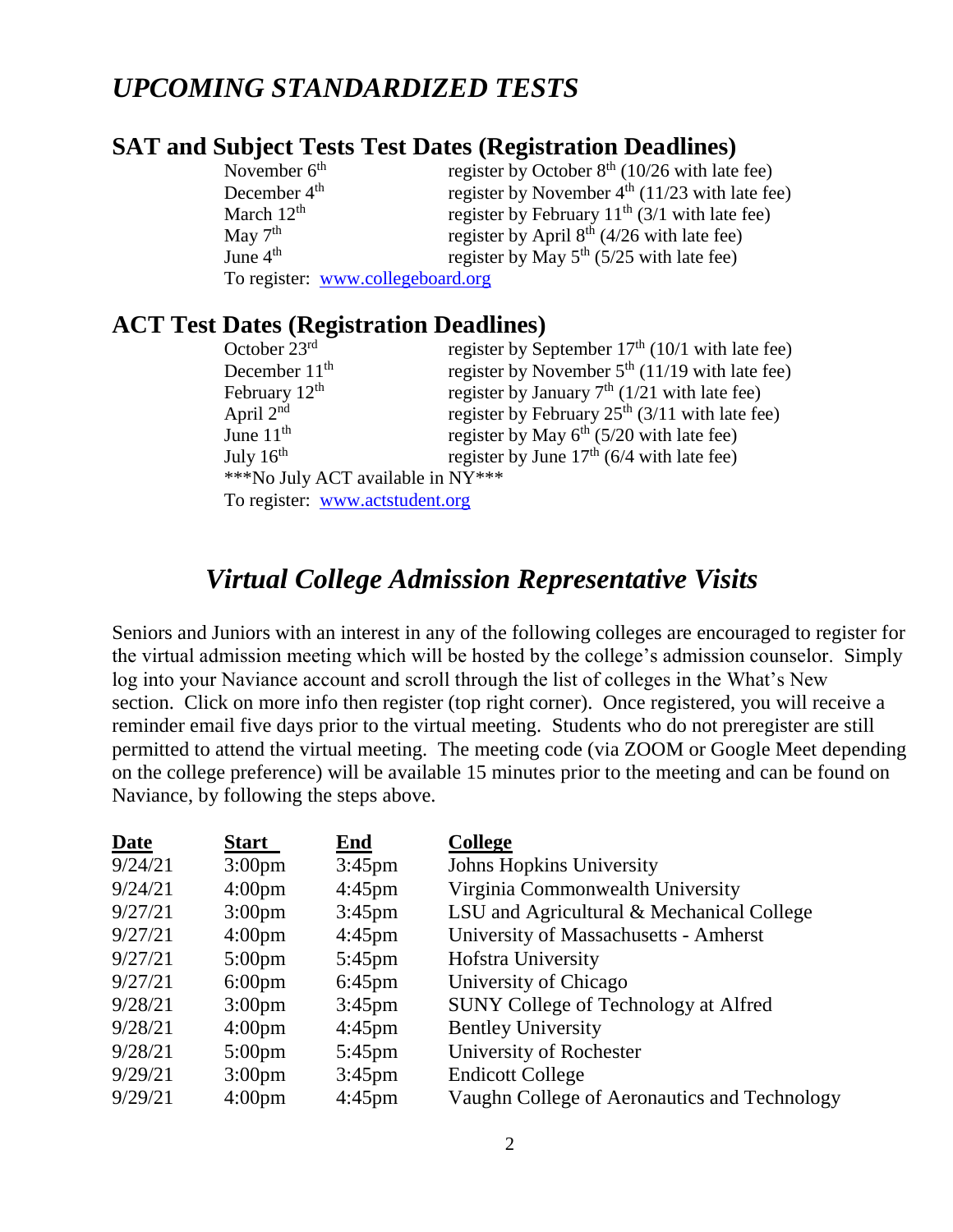| 9/29/21  | $5:00 \text{pm}$   | 5:45pm           | University of Bridgeport                         |
|----------|--------------------|------------------|--------------------------------------------------|
| 9/29/21  | $6:00 \text{pm}$   | $6:45$ pm        | <b>Case Western Reserve University</b>           |
| 9/30/21  | 3:00 <sub>pm</sub> | $3:45$ pm        | <b>Utica College</b>                             |
| 9/30/21  | 4:00 <sub>pm</sub> | $4:45$ pm        | St. Joseph's University (PA)                     |
| 9/30/21  | 5:00pm             | $5:45$ pm        | <b>Tulane University</b>                         |
| 9/30/21  | $6:00$ pm          | $6:45$ pm        | <b>Syracuse University</b>                       |
| 10/1/21  | 3:00 <sub>pm</sub> | $3:45$ pm        | <b>Marist College</b>                            |
| 10/1/21  | 4:00 <sub>pm</sub> | $4:45$ pm        | Hobart & Williams Smith Colleges                 |
| 10/1/21  | 5:00pm             | 5:45pm           | <b>SUNY Purchase</b>                             |
| 10/4/21  | 3:00 <sub>pm</sub> | $3:45$ pm        | St. John's University                            |
| 10/4/21  | 4:00 <sub>pm</sub> | $4:45$ pm        | <b>SUNY Geneseo</b>                              |
| 10/4/21  | $5:00 \text{pm}$   | $5:45 \text{pm}$ | <b>SUNY Maritime College</b>                     |
| 10/4/21  | $6:00$ pm          | $6:45$ pm        | New Jersey Institute of Technology (NJIT)        |
| 10/5/21  | 3:00 <sub>pm</sub> | $3:45$ pm        | Providence College                               |
| 10/5/21  | 4:00 <sub>pm</sub> | $4:45$ pm        | Fordham University                               |
| 10/5/21  | $5:00 \text{pm}$   | $5:45$ pm        | University of Rhode Island                       |
| 10/6/21  | 3:00 <sub>pm</sub> | $3:45$ pm        | Fairleigh Dickinson University - Metro Campus NJ |
| 10/6/21  | 4:00 <sub>pm</sub> | $4:45$ pm        | University of Pittsburgh-Pittsburgh campus       |
| 10/7/21  | 3:00 <sub>pm</sub> | $3:45$ pm        | Monmouth University                              |
| 10/7/21  | 4:00 <sub>pm</sub> | $4:45$ pm        | Miami University (Ohio)                          |
| 10/7/21  | 5:00pm             | $5:45$ pm        | Carnegie Mellon University                       |
| 10/7/21  | $6:00$ pm          | $6:45$ pm        | Indiana University - Bloomington                 |
| 10/8/21  | 3:00 <sub>pm</sub> | $3:45$ pm        | <b>Colgate University</b>                        |
| 10/8/21  | 4:00 <sub>pm</sub> | $4:45$ pm        | <b>Roger Williams University</b>                 |
| 10/8/21  | 6:00pm             | $6:45$ pm        | Roosevelt University                             |
| 10/12/21 | 3:00 <sub>pm</sub> | $3:45$ pm        | University of Scranton                           |
| 10/12/21 | 4:00 <sub>pm</sub> | $4:45$ pm        | Rensselaer Polytechnic Institute (RPI)           |
| 10/12/21 | $5:00$ pm          | 5:45pm           | New York Institute of Technology (NYIT)          |
| 10/12/21 | 6:00pm             | $6:45$ pm        | St. Joseph's College of Maine                    |
| 10/13/21 | 3:00pm             | $3:45$ pm        | Villanova University                             |
| 10/13/21 | 4:00 <sub>pm</sub> | $4:45$ pm        | <b>Sacred Heart University</b>                   |
| 10/13/21 | 5:00pm             | 5:45pm           | Stonehill College                                |
| 10/14/21 | 3:00 <sub>pm</sub> | $3:45$ pm        | Manhattanville College                           |
| 10/14/21 | 4:00 <sub>pm</sub> | $4:45$ pm        | <b>Towson University</b>                         |
| 10/14/21 | $5:00 \text{pm}$   | $5:45$ pm        | Worcester Polytechnic Institute                  |
| 10/15/21 | 3:00 <sub>pm</sub> | $3:45$ pm        | CUNY John Jay College of Criminal Justice        |
| 10/18/21 | 3:00 <sub>pm</sub> | $3:45$ pm        | St. Thomas Aquinas College                       |
| 10/18/21 | 4:00 <sub>pm</sub> | $4:45$ pm        | North Carolina State University-Raleigh          |
| 10/18/21 | 5:00pm             | 5:45pm           | Saint Michael's College                          |
| 10/18/21 | $6:00$ pm          | 6:45pm           | <b>SUNY University at Albany</b>                 |
| 10/19/21 | 3:00 <sub>pm</sub> | $3:45$ pm        | <b>Boston University</b>                         |
| 10/21/21 | 3:00 <sub>pm</sub> | 3:45pm           | <b>Manhattan College</b>                         |
| 10/21/21 | 4:00 <sub>pm</sub> | $4:45$ pm        | Muhlenberg College                               |
| 10/21/21 | $5:00 \text{pm}$   | 5:45pm           | Saint John Fisher College                        |
| 10/22/21 | $5:00 \text{pm}$   | 5:45pm           | Mercy College                                    |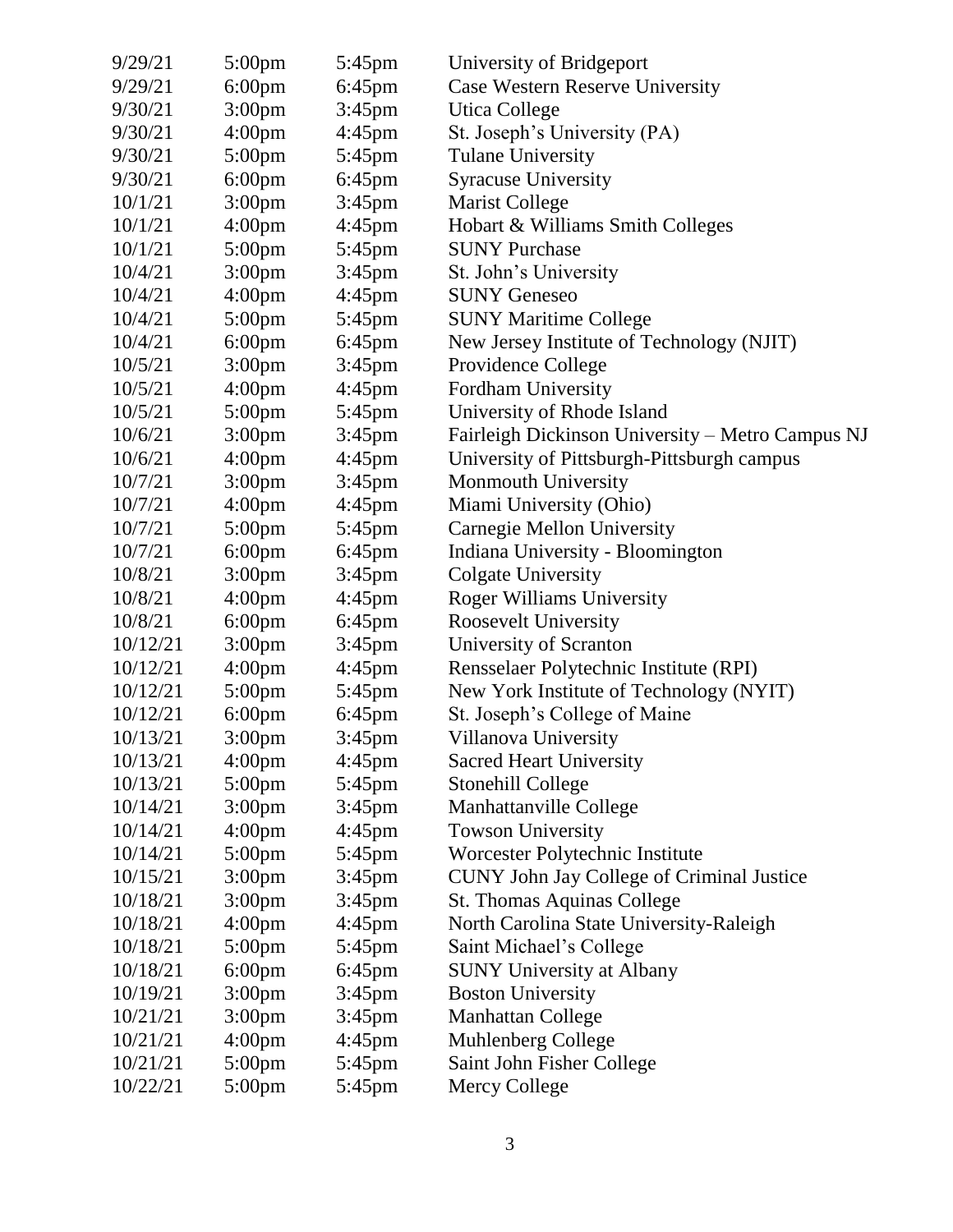| 10/25/21 | 3:00 <sub>pm</sub> | $3:45$ pm        | <b>Bryant University</b>                |
|----------|--------------------|------------------|-----------------------------------------|
| 10/25/21 | 4:00 <sub>pm</sub> | $4:45 \text{pm}$ | Iona College                            |
| 10/27/21 | 3:00 <sub>pm</sub> | $3:45$ pm        | Dickinson College                       |
| 10/28/21 | 3:00 <sub>pm</sub> | $3:45$ pm        | Farmingdale State College               |
| 10/28/21 | $6:00 \text{pm}$   | $6:45$ pm        | Kenyon College                          |
| 10/29/21 | 3:00 <sub>pm</sub> | $3:45$ pm        | University of Delaware                  |
| 11/1/21  | 3:00 <sub>pm</sub> | $3:45$ pm        | Long Island University                  |
| 11/1/21  | 4:00 <sub>pm</sub> | $4:45 \text{pm}$ | Quinnipiac University                   |
| 11/3/21  | 3:00 <sub>pm</sub> | $3:45$ pm        | <b>SUNY</b> Oneonta                     |
| 11/3/21  | 4:00 <sub>pm</sub> | $4:45 \text{pm}$ | West Virginia University                |
| 11/4/21  | 3:00 <sub>pm</sub> | $3:45$ pm        | Texas A&M University-College Station    |
| 11/4/21  | 4:00 <sub>pm</sub> | $4:45 \text{pm}$ | <b>Binghamton University</b>            |
| 11/8/21  | 3:00 <sub>pm</sub> | $3:45$ pm        | <b>SUNY Canton</b>                      |
| 11/17/21 | 3:00 <sub>pm</sub> | $3:45 \text{pm}$ | <b>Suffolk County Community College</b> |
| 12/6/21  | 4:00 <sub>pm</sub> | $4:45 \text{pm}$ | <b>Nassau Community College</b>         |
|          |                    |                  |                                         |

### *INFORMATION SESSIONS*

### **University of Chicago**

Virtual and In Person Information Sessions Virtual and In Person Tours For additional information visit<https://collegeadmissions.uchicago.edu/visit>

### **SUNY Upstate Virtual Info Sessions**

Radiation Therapy, UltraSound, Clinical Laboratory Sciences, Respiratory Therapy, Medical Imaging/Radiology, Virtual RN, Virtual Upstate Native Pre-Admission Workshop, Physical Therapy, 3+3 Doctor of Physical Therapy, Medical School Advisement Session For dates and additional information visit<https://engage.upstate.edu/portal/virtual-events>

### **University of Massachusetts – Boston**

Preview Days – Most Saturdays during the Fall semester and Information Sessions/Campus Tours during the week For additional information visit<https://admissions.umb.edu/freshman-students>

### **University of Michigan**

Bringing The Blue To You In Long Island Tuesday, September 28 7:00pm – 8:30pm – Hilton Long Island, Melville For additional information visit [https://enrollmentconnect.umich.edu/portal/bbty?id=225a7d2a-e2c5-4d06-9b4b-](https://enrollmentconnect.umich.edu/portal/bbty?id=225a7d2a-e2c5-4d06-9b4b-37c78ef6d675)[37c78ef6d675](https://enrollmentconnect.umich.edu/portal/bbty?id=225a7d2a-e2c5-4d06-9b4b-37c78ef6d675)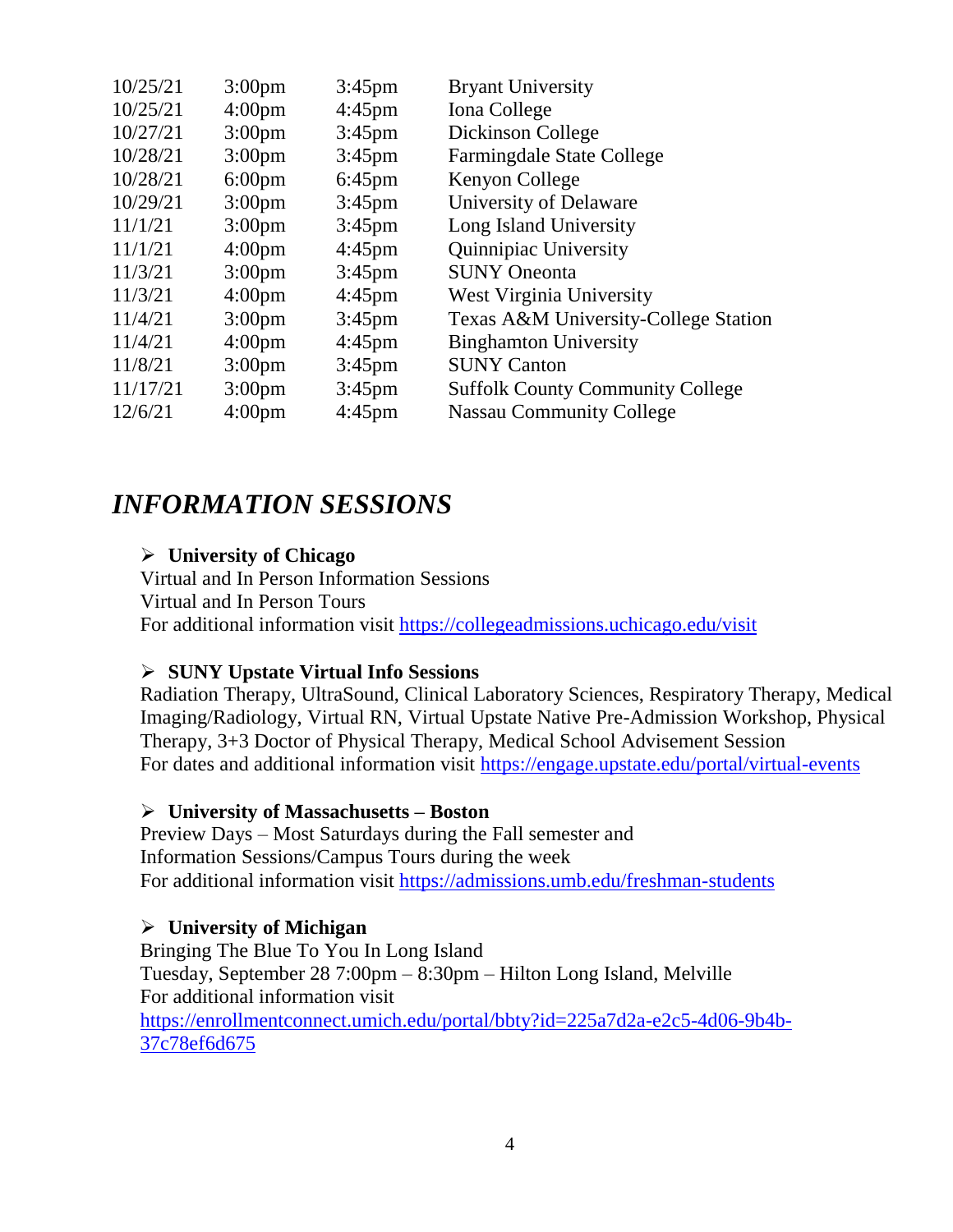### **Eckerd College**

Tuesday, 9/28 and Thursday, 9/30 For additional information visit<https://apply.eckerd.edu/portal/virtualinfo>

### **Bates, Davidson, Oberlin & Occidental – Virtual Consortium**

Wednesday, 9/29 7:00 pm Wednesday, 10/13 8:00 pm Tuesday, 10/26 8:00pm For additional information visit [https://connect.oberlin.edu/portal/consortium\\_student?utm\\_source=as\\_admissions&utm\\_medi](https://connect.oberlin.edu/portal/consortium_student?utm_source=as_admissions&utm_medium=email&utm_campaign=counselor) [um=email&utm\\_campaign=counselor](https://connect.oberlin.edu/portal/consortium_student?utm_source=as_admissions&utm_medium=email&utm_campaign=counselor)

### **Davidson College**

Virtual Information Session (30 minutes) Monday 9/30 For additional information visit [https://www.davidson.edu/admission-and-financial](https://www.davidson.edu/admission-and-financial-aid/visit/access-davidson)[aid/visit/access-davidson](https://www.davidson.edu/admission-and-financial-aid/visit/access-davidson)

### **CUNY Information Sessions**

 $10/5 - 4:00$ pm  $10/19 - 4:00$ pm  $11/2 - 4:00$ pm For additional information visit <https://www.cuny.edu/admissions/undergraduate/welcomecenter/>

### **University of Colorado**

In Person Information Sessions Friday, October 8 9:00am Friday, October 15 9:00am Friday, October 22 9:00am For additional information visit [https://admission.du.edu/portal/friday\\_at\\_du](https://admission.du.edu/portal/friday_at_du)

### **Stevenson University**

October 12 7:00pm – Marriott Melville To register visit [https://forms.office.com/Pages/ResponsePage.aspx?id=cZxZk1VoIkC6xRQdgING0bKH2neV](https://forms.office.com/Pages/ResponsePage.aspx?id=cZxZk1VoIkC6xRQdgING0bKH2neV6utHiT8svdE7fQNUN1NMR0lWSklYNEZaT1BCUFhGU1hUNEdFUy4u) [6utHiT8svdE7fQNUN1NMR0lWSklYNEZaT1BCUFhGU1hUNEdFUy4u](https://forms.office.com/Pages/ResponsePage.aspx?id=cZxZk1VoIkC6xRQdgING0bKH2neV6utHiT8svdE7fQNUN1NMR0lWSklYNEZaT1BCUFhGU1hUNEdFUy4u)

### **University of Virginia**

On-Site Information Sessions Friday, 10/15 11:30am – 1:00pm Virtual School of Architecture Information Session Wednesday, 12/1 6:00pm – 7:00pm For additional information and to register visit [https://www.arch.virginia.edu/events/ugrad](https://www.arch.virginia.edu/events/ugrad-info-sessions-and-tours-fall-2021)[info-sessions-and-tours-fall-2021](https://www.arch.virginia.edu/events/ugrad-info-sessions-and-tours-fall-2021)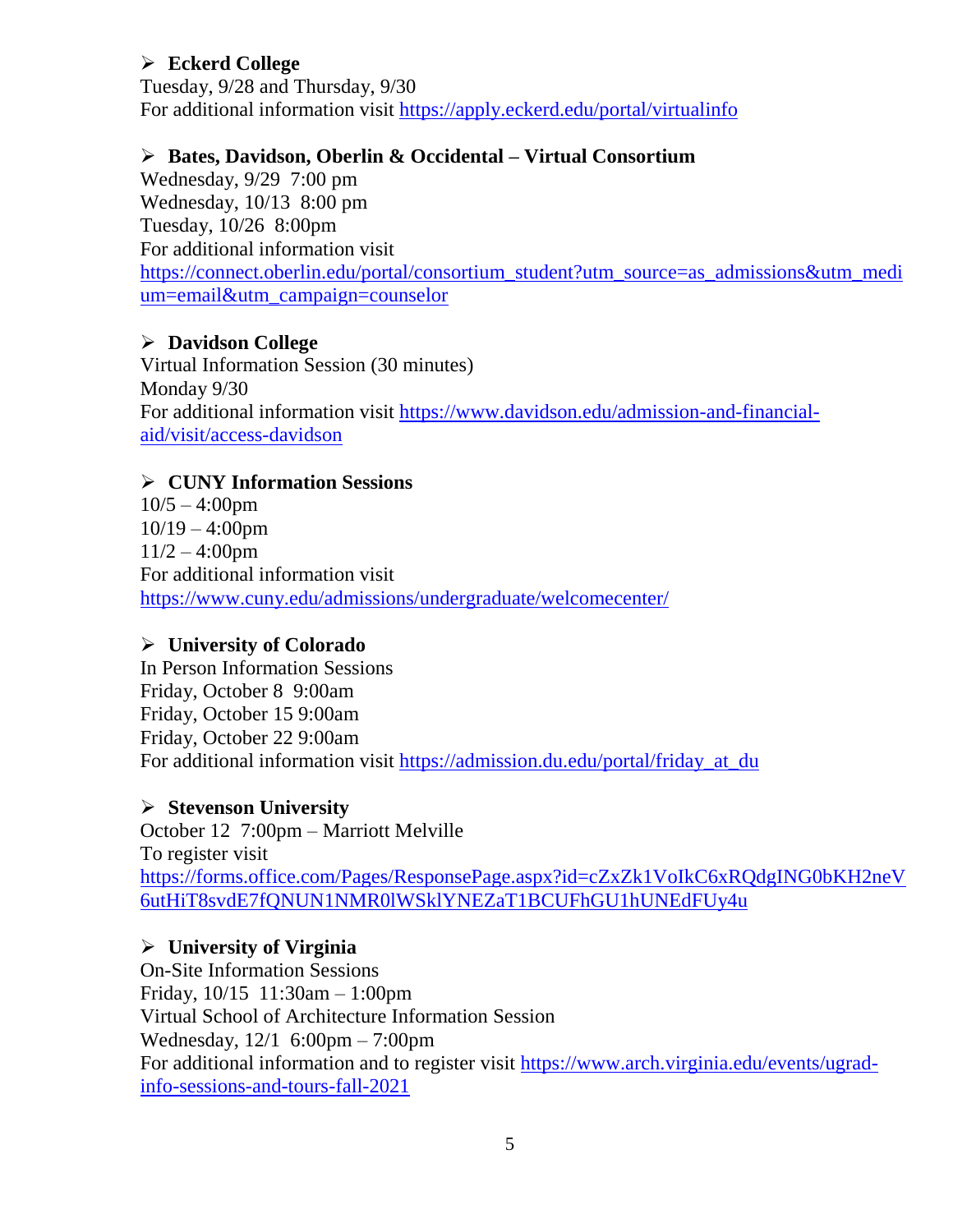### **Rensselaer Polytechnic Institute, Rochester Institute of Technology, Syracuse University and Union College – Virtual Information Session**

Thursday, October 21  $7:00 \text{pm} - 8:00 \text{pm}$ To register visit<https://join.rit.edu/register/?id=33db33e6-09f8-482a-849f-fc4ee22b1fc2>

### **SCAD**

New York, NY Saturday, October 23 For additional information and to register visit [www.scad.edu/infosession](http://www.scad.edu/infosession)

### **Macaulay Honors College**

Thursday, November  $4 \cdot 4:00 \text{pm} - 5:00 \text{pm}$  For additional information and to register visit [https://us02web.zoom.us/webinar/register/WN\\_-SHsGToCROS5k\\_upH1l7EQ](https://us02web.zoom.us/webinar/register/WN_-SHsGToCROS5k_upH1l7EQ)

## *OPEN HOUSES*

### **Rider University**

September 24 2:00pm – 5:00pm On Campus September 25 10:00pm – 1:00pm On Campus For additional information and to find out about other programs offered visit [https://www.rider.edu/about/events/open](https://www.rider.edu/about/events/open-house?utm_source=slate&utm_medium=email&utm_campaign=2122admuseptoh&utm_content=invite-counselors)[house?utm\\_source=slate&utm\\_medium=email&utm\\_campaign=2122admuseptoh&utm\\_conte](https://www.rider.edu/about/events/open-house?utm_source=slate&utm_medium=email&utm_campaign=2122admuseptoh&utm_content=invite-counselors) [nt=invite-counselors](https://www.rider.edu/about/events/open-house?utm_source=slate&utm_medium=email&utm_campaign=2122admuseptoh&utm_content=invite-counselors)

### **Penn State University**

Friday,  $9/24$  Noon  $-2:00$ pm **Schreyer Honors College Open House** Friday, 9/24 2:15pm – 3:15pm For additional information visit [https://mailchi.mp/psu/invitation-to-scholars-day-counselor](https://mailchi.mp/psu/invitation-to-scholars-day-counselor-event-1235457?e=b3713e55d8)[event-1235457?e=b3713e55d8](https://mailchi.mp/psu/invitation-to-scholars-day-counselor-event-1235457?e=b3713e55d8)

### **James Madison University**

September 25 – On Campus October 23 - Virtual November 13 – On Campus For additional information visit [www.jmu.edu/openhouses](http://www.jmu.edu/openhouses)

### **Daemen College**

Saturday, September 25 9:00am – 1:00pm Saturday, October 16 9:00am – 1:00pm For additional information visit [www.daemen.edu/openhouse](http://www.daemen.edu/openhouse)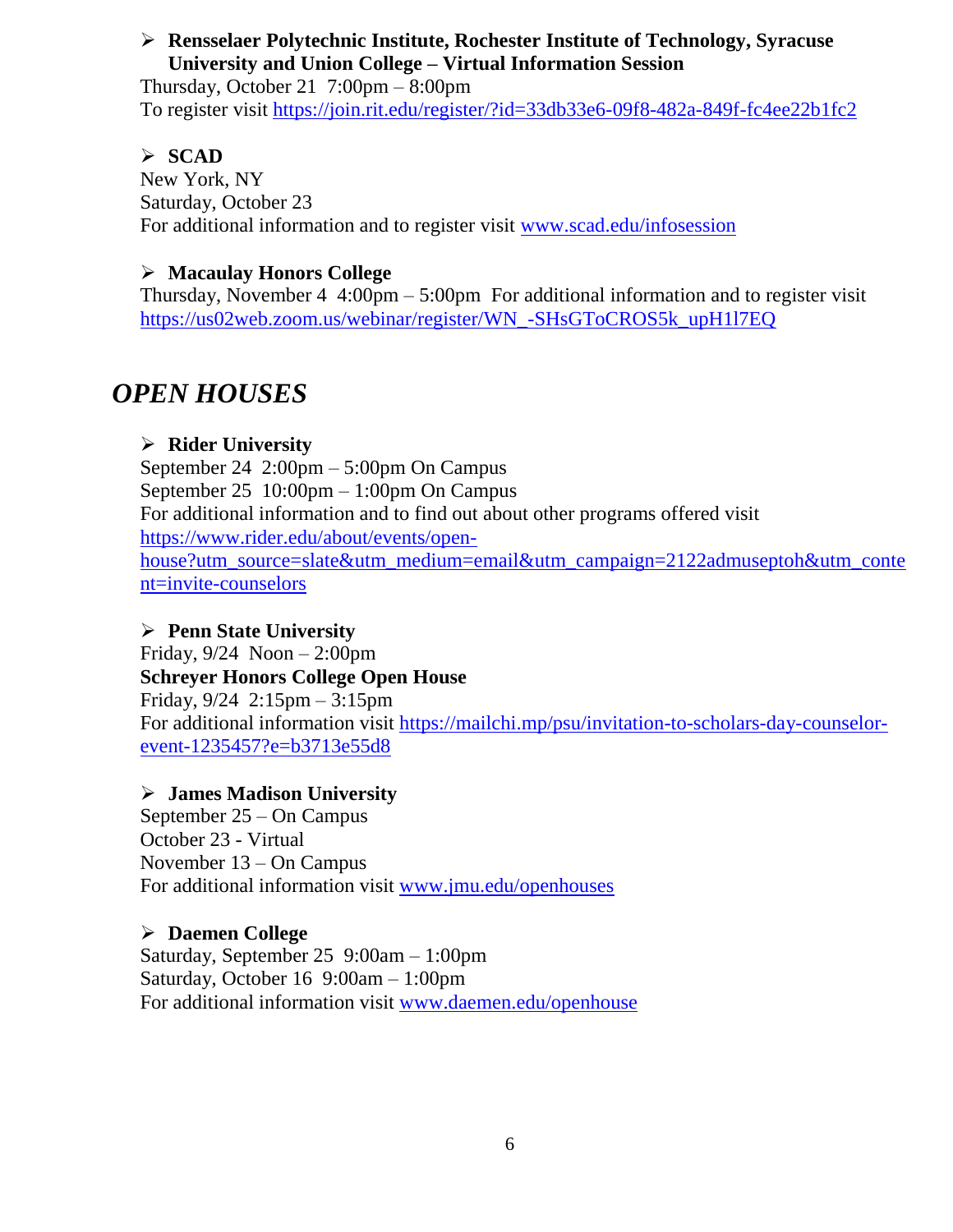### **Eckerd College**

Wednesday, 9/29 5:00pm – 7:00 pm Virtual Open House Monday, 11/8 8:00am – 11:30am On Campus Open House For additional information visit<https://www.eckerd.edu/admissions/open-house/>

### **Northeastern University**

Beginning October 2

For additional information visit [https://ug-admissions.sites.northeastern.edu/fall-virtual-open](https://ug-admissions.sites.northeastern.edu/fall-virtual-open-house/)[house/](https://ug-admissions.sites.northeastern.edu/fall-virtual-open-house/)

### **Niagara University**

Many open house dates and various programs available in person and on-line. For a complete listing visit [https://apply.niagara.edu/portal/admission](https://apply.niagara.edu/portal/admission-events?utm_source=slate&utm_medium=email&utm_campaign=usnews_hs_email)[events?utm\\_source=slate&utm\\_medium=email&utm\\_campaign=usnews\\_hs\\_email](https://apply.niagara.edu/portal/admission-events?utm_source=slate&utm_medium=email&utm_campaign=usnews_hs_email)

### **Bentley University**

Sunday, October 3 11:00am – 3:00pm For additional information and to register visit [https://ugadmission.bentley.edu/register/FOH?utm\\_content=apply\\_college&utm\\_source=slate](https://ugadmission.bentley.edu/register/FOH?utm_content=apply_college&utm_source=slate&utm_medium=email&utm_campaign=guidance) [&utm\\_medium=email&utm\\_campaign=guidance](https://ugadmission.bentley.edu/register/FOH?utm_content=apply_college&utm_source=slate&utm_medium=email&utm_campaign=guidance)

### **Nichols College**

Sunday, 10/3 9:00am – 2:00pm Sunday, 11/7 9:00am – 2:00pm For additional information and to register visit <https://www.nichols.edu/admission>

### **SUNY Geneseo**

In Person October 9 November 11 For additional information visit [www.go.geneseo.edu](http://www.go.geneseo.edu/)

### **SUNY Brockport**

October 9 November 13 Register today at [www.apply.brockport.edu/portal/openhouse2021](http://www.apply.brockport.edu/portal/openhouse2021)

### **Mitchell College**

October 11 November 13 For additional information and to register visit<https://mitchell.edu/visit-us/>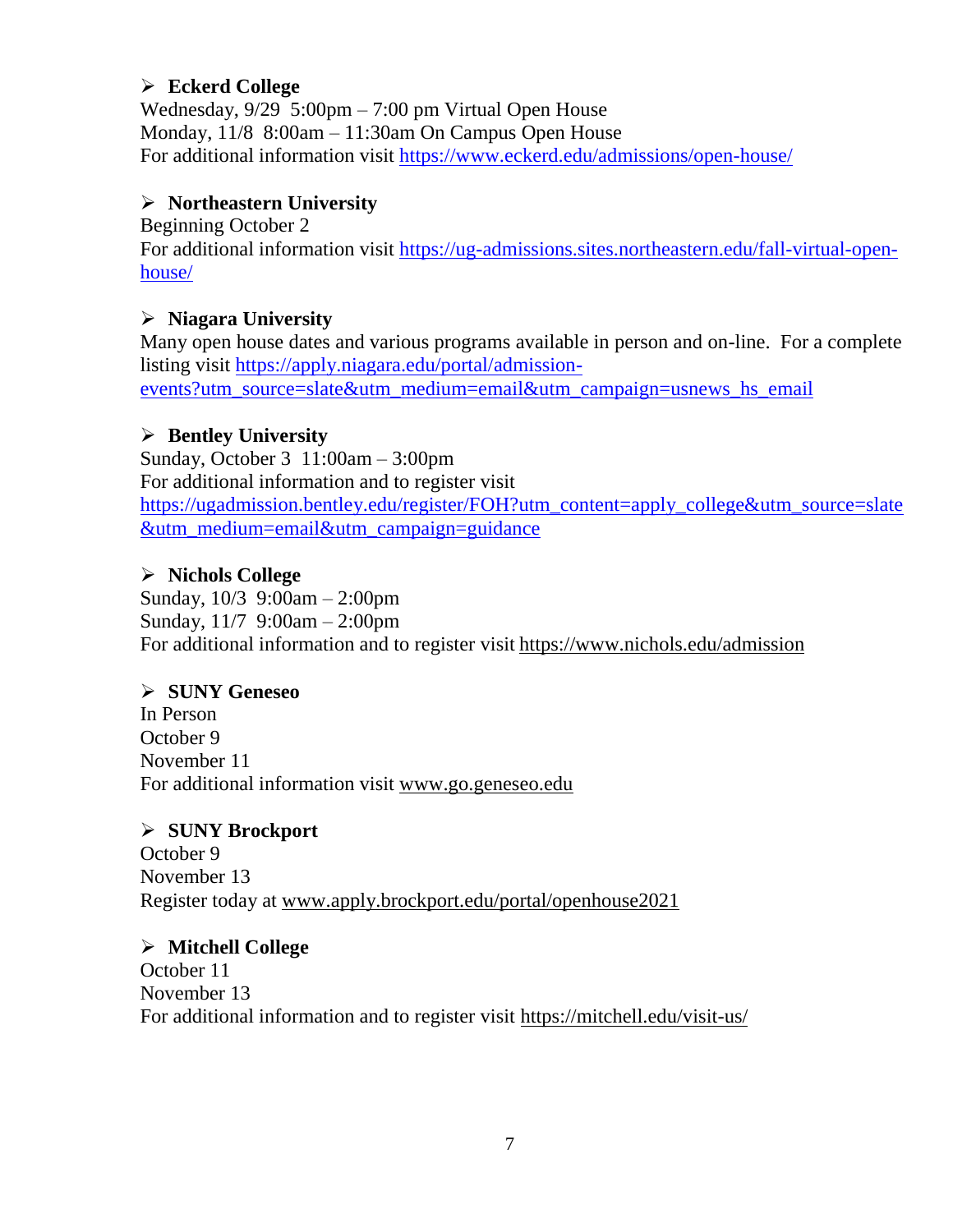### **Brooklyn College**

Honors College Virtual Open House Wednesday, 10/13 6:00pm via zoom Register in advance by October 11 <https://us02web.zoom.us/meeting/register/tZ0vce6spzIiHde6H47jTYKmH8YR8RdHI9Hf> Scholars College Virtual Open House Thursday, 10/28 6:00pm via zoom Register in advance by October 26 <https://us02web.zoom.us/meeting/register/tZwvduCspz0tHN0xkrU85x-uRIiXZV5UDFHi>

### **University of Massachusetts – Boston**

Virtual Open House Saturday, October 16 For additional information visit<https://admissions.umb.edu/freshman-students>

### **Champlain College**

October 16 9:00am – 3:00pm November 6 9:00am – 3:00pm Register at [www.champlain.edu/foh](http://www.champlain.edu/foh)

### **American International College**

Saturday, October 16 9:00am – 12:00pm Saturday, November 13 10:00am – 1:00pm To register visit [www.aic.edu/oh](http://www.aic.edu/oh)

### **Bucknell University**

Saturday, October 16 8:30am – 3:00pm Saturday, November 13 8:30am – 3:00pm Virtual visits available also For additional information visit [https://www.bucknell.edu/meet-bucknell/plan-visit/open](https://www.bucknell.edu/meet-bucknell/plan-visit/open-houses/fall-open-houses)[houses/fall-open-houses](https://www.bucknell.edu/meet-bucknell/plan-visit/open-houses/fall-open-houses)

### **Macaulay Honors College**

October 18 5:00pm – 6:00pm For additional information and to register visit [https://macaulay.cuny.edu/calendar-of](https://macaulay.cuny.edu/calendar-of-events/open-house-101821/?utm_source=High+School+Counselors&utm_campaign=c145c529bc-EMAIL_CAMPAIGN_2019_03_28_06_21_COPY_01&utm_medium=email&utm_term=0_351ca1f759-c145c529bc-75288685)[events/open-house-](https://macaulay.cuny.edu/calendar-of-events/open-house-101821/?utm_source=High+School+Counselors&utm_campaign=c145c529bc-EMAIL_CAMPAIGN_2019_03_28_06_21_COPY_01&utm_medium=email&utm_term=0_351ca1f759-c145c529bc-75288685)[101821/?utm\\_source=High+School+Counselors&utm\\_campaign=c145c529bc-](https://macaulay.cuny.edu/calendar-of-events/open-house-101821/?utm_source=High+School+Counselors&utm_campaign=c145c529bc-EMAIL_CAMPAIGN_2019_03_28_06_21_COPY_01&utm_medium=email&utm_term=0_351ca1f759-c145c529bc-75288685)[EMAIL\\_CAMPAIGN\\_2019\\_03\\_28\\_06\\_21\\_COPY\\_01&utm\\_medium=email&utm\\_term=0\\_3](https://macaulay.cuny.edu/calendar-of-events/open-house-101821/?utm_source=High+School+Counselors&utm_campaign=c145c529bc-EMAIL_CAMPAIGN_2019_03_28_06_21_COPY_01&utm_medium=email&utm_term=0_351ca1f759-c145c529bc-75288685) [51ca1f759-c145c529bc-75288685](https://macaulay.cuny.edu/calendar-of-events/open-house-101821/?utm_source=High+School+Counselors&utm_campaign=c145c529bc-EMAIL_CAMPAIGN_2019_03_28_06_21_COPY_01&utm_medium=email&utm_term=0_351ca1f759-c145c529bc-75288685)

### **SUNY Morrisville**

October 23 November 13 December 4 For additional information visit,<https://www.morrisville.edu/open-house>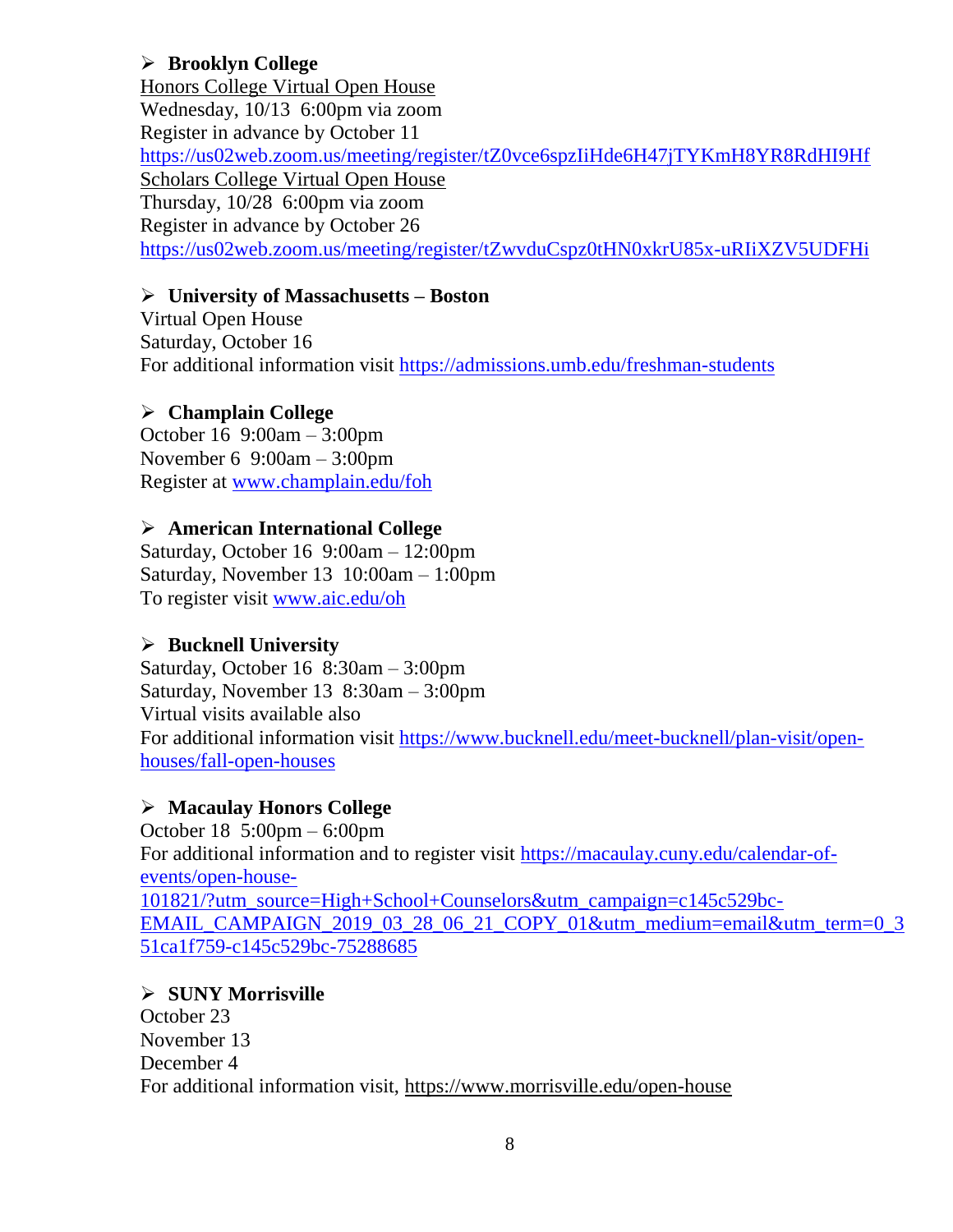### **LeMoyne College**

Sunday, 10/24 10:00am Sunday, 11/7 10:00am For additional information visit<https://lemoyne.edu/Events/Open-House>

**University of Scranton**

October 24 November 7 For additional information visit [www.scranton.edu/openhouse](http://www.scranton.edu/openhouse)

### **SUNY Potsdam**

Saturday, October 30 Saturday, November 13 For additional information visit [www.potsdam.edu](http://www.potsdam.edu/)

### *VIRTUAL COLLEGE CAMPUS TOURS*

- $\triangleright$  Many colleges have registered with the following websites to provide students and families with virtual campus tours. Be sure to check them out!
	- o [www.campustours.com](http://www.campustours.com/)
	- o [www.youvisit.com](http://www.youvisit.com/)
	- o [www.ecampustours.com](http://www.ecampustours.com/)

# *COLLEGE FAIRS/SPECIAL PROGRAMS*

### **Babson College**

Sunday, 9/26 3:00pm – 6:00pm Multicultural Overnight Express For additional information visit [https://www.babson.edu/admission/undergraduate](https://www.babson.edu/admission/undergraduate-school/visit-and-engage/multicultural-overnight-experience/)[school/visit-and-engage/multicultural-overnight-experience/](https://www.babson.edu/admission/undergraduate-school/visit-and-engage/multicultural-overnight-experience/)

### **Liberal Arts College Fairs – Virtual**

**Claremont McKenna College, Colorado College, Denison, Grinnell College, Macalester College, Pitzer College, Rhodes College, Rollins, Scripps College, Sewanee University, St. John's College, Trinity University, Union College, University of Richmond** Wednesday, 9/29 6:00pm – 8:00pm CDT Wednesday, 10/6 6:00pm – 8:00pm CDT For additional information and to register visit [www.admissions.trinity.edu/register/s\\_liberal\\_arts\\_2021](http://www.admissions.trinity.edu/register/s_liberal_arts_2021)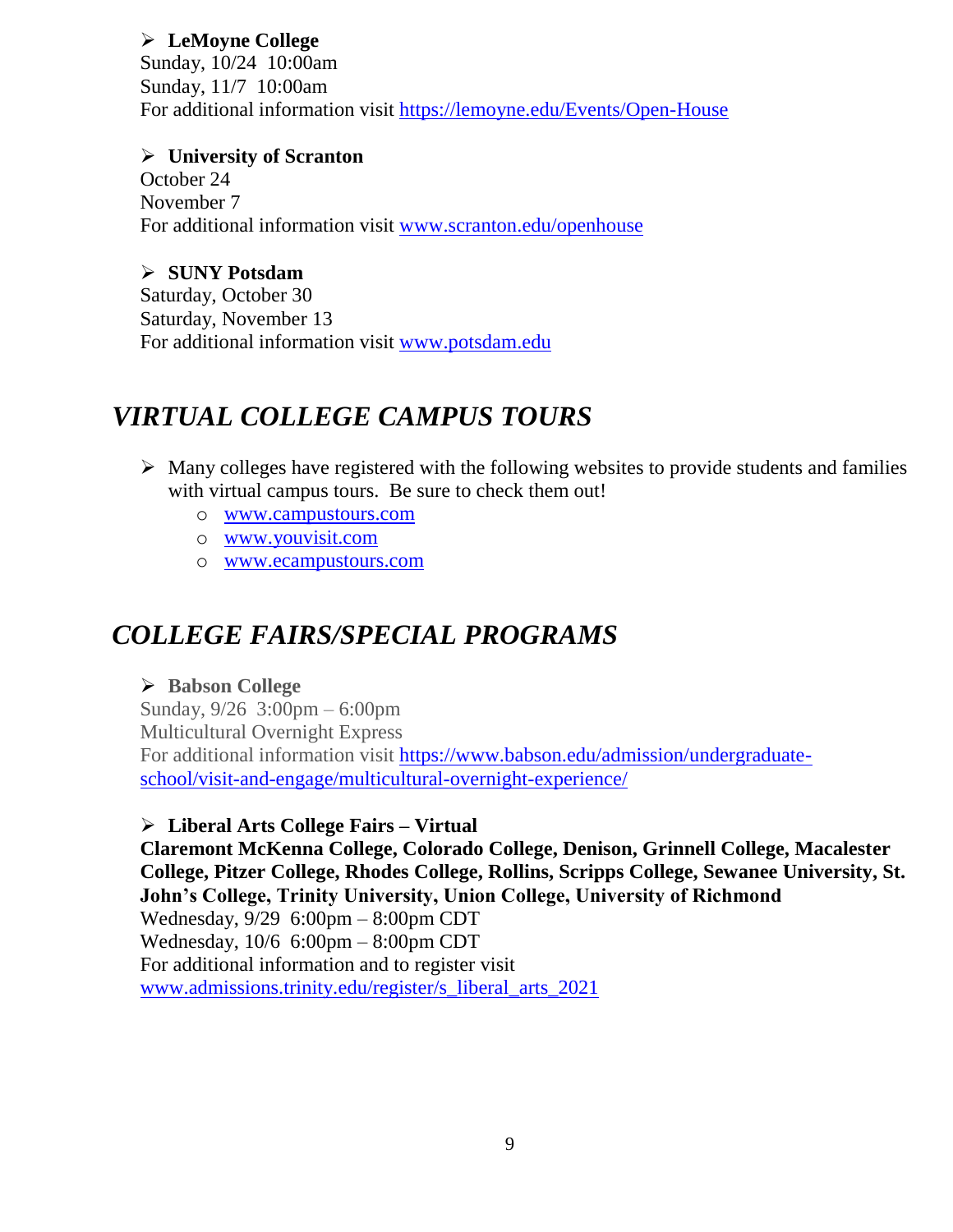### **SUNY: Which SUNY are you?**

Wednesday, September 29 5:30pm,

[https://engage.suny.edu/portal/which\\_suny\\_virtual?id=56ae9060-e8ae-4d3f-90dd-](https://engage.suny.edu/portal/which_suny_virtual?id=56ae9060-e8ae-4d3f-90dd-625358fc78e8)[625358fc78e8](https://engage.suny.edu/portal/which_suny_virtual?id=56ae9060-e8ae-4d3f-90dd-625358fc78e8)

Wednesday, November 17 5:30pm,

[https://engage.suny.edu/portal/which\\_suny\\_virtual?id=76941883-6783-43ee-8d5c](https://engage.suny.edu/portal/which_suny_virtual?id=76941883-6783-43ee-8d5c-a7f8d04633ab)[a7f8d04633ab](https://engage.suny.edu/portal/which_suny_virtual?id=76941883-6783-43ee-8d5c-a7f8d04633ab)

Wednesday, December 15 5:30pm,

[https://engage.suny.edu/portal/which\\_suny\\_virtual?id=1622a0c7-8128-4cd8-b040](https://engage.suny.edu/portal/which_suny_virtual?id=1622a0c7-8128-4cd8-b040-a0702589af91) [a0702589af91](https://engage.suny.edu/portal/which_suny_virtual?id=1622a0c7-8128-4cd8-b040-a0702589af91)

### **SUNY: How to Apply to SUNY**

Wednesday, October 27 5:30pm, [https://engage.suny.edu/portal/how\\_to\\_apply?id=3ee30a29](https://engage.suny.edu/portal/how_to_apply?id=3ee30a29-e9ad-4d99-a525-2ccdd77762ae) [e9ad-4d99-a525-2ccdd77762ae](https://engage.suny.edu/portal/how_to_apply?id=3ee30a29-e9ad-4d99-a525-2ccdd77762ae)

 **SUNY: Hey Sports Fans!** Learn about degree options for sports-related careers. Thursday, November 4 6:30pm, [https://engage.suny.edu/register/?id=cdd64ada-ab61-4be4-](https://engage.suny.edu/register/?id=cdd64ada-ab61-4be4-9b60-c24c1746a541) [9b60-c24c1746a541](https://engage.suny.edu/register/?id=cdd64ada-ab61-4be4-9b60-c24c1746a541)

### **SUNY: Culturally Diverse Programs at SUNY Information Session**

Thursday, October 21 4:30pm, [https://engage.suny.edu/register/?id=bf46614b-131b-47c2-](https://engage.suny.edu/register/?id=bf46614b-131b-47c2-8974-ea08fccb2756) [8974-ea08fccb2756](https://engage.suny.edu/register/?id=bf46614b-131b-47c2-8974-ea08fccb2756)

### **SUNY: EOP Information Sessions**

Thursday, October 21 3pm, [https://engage.suny.edu/portal/eop\\_sessions?id=1297af32-544c-](https://engage.suny.edu/portal/eop_sessions?id=1297af32-544c-4123-b218-90ea56280e3f)[4123-b218-90ea56280e3f](https://engage.suny.edu/portal/eop_sessions?id=1297af32-544c-4123-b218-90ea56280e3f)

Thursday, November 4 3pm, [https://engage.suny.edu/portal/eop\\_sessions?id=d476f4f0-9eb5-](https://engage.suny.edu/portal/eop_sessions?id=d476f4f0-9eb5-4eee-8515-0e5fabf155ee) [4eee-8515-0e5fabf155ee](https://engage.suny.edu/portal/eop_sessions?id=d476f4f0-9eb5-4eee-8515-0e5fabf155ee)

Thursday, November 18 3pm, [https://engage.suny.edu/portal/eop\\_sessions?id=3ec34301](https://engage.suny.edu/portal/eop_sessions?id=3ec34301-e061-4f4e-b1db-333b64ef5fc1) [e061-4f4e-b1db-333b64ef5fc1](https://engage.suny.edu/portal/eop_sessions?id=3ec34301-e061-4f4e-b1db-333b64ef5fc1)

Thursday, December 16 3pm, [https://engage.suny.edu/portal/eop\\_sessions?id=9d71e98e-](https://engage.suny.edu/portal/eop_sessions?id=9d71e98e-68b1-421c-8fbe-6b90915ba08d)[68b1-421c-8fbe-6b90915ba08d](https://engage.suny.edu/portal/eop_sessions?id=9d71e98e-68b1-421c-8fbe-6b90915ba08d)

### **Coalition For College Virtual College Fair**

October 5 & 6

Featuring over 140 colleges and universities

For additional information visit [https://www.coalitionforcollegeaccess.org/october-virtual](https://www.coalitionforcollegeaccess.org/october-virtual-college-fair?utm_source=counselor&utm_medium=email&utm_campaign=events)[college-fair?utm\\_source=counselor&utm\\_medium=email&utm\\_campaign=events](https://www.coalitionforcollegeaccess.org/october-virtual-college-fair?utm_source=counselor&utm_medium=email&utm_campaign=events)

### **SUNY Virtual College Fairs**

Tuesday, October 5 6-8pm,<https://app.brazenconnect.com/a/suny/e/e6jp3> Thursday, October 7 5-7pm,<https://app.brazenconnect.com/a/suny/e/l5q2w> Sunday, October 17 1-3pm,<https://app.brazenconnect.com/a/suny/e/NBvLb>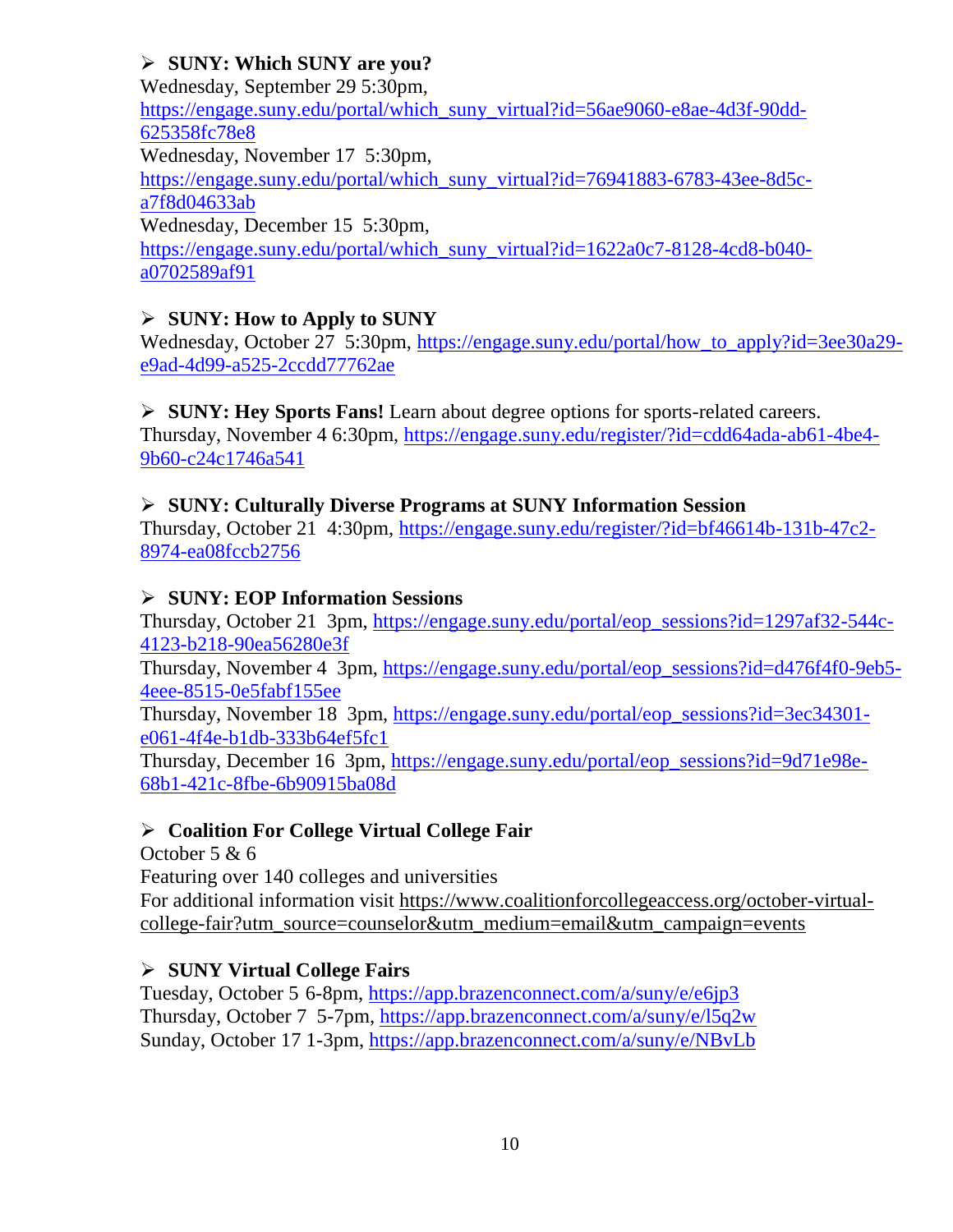### **Tufts University**

### **Time Management Techniques With the STAAR Center**

Wednesday, October 6 5:00pm – 6:00pm

For additional information visit [https://ugrad.admissions.tufts.edu/register/?id=c8edbe45-](https://ugrad.admissions.tufts.edu/register/?id=c8edbe45-9e54-44f3-bd73-1cf22a964353) [9e54-44f3-bd73-1cf22a964353](https://ugrad.admissions.tufts.edu/register/?id=c8edbe45-9e54-44f3-bd73-1cf22a964353)

#### **Diversity, Equity, Inclusion & Justice – DEIJ and Anti Racism Work at Tufts** Tuesday, October 12 5:00 pm - 6:00pm

For additional information visit [https://ugrad.admissions.tufts.edu/register/?id=3d11097c-](https://ugrad.admissions.tufts.edu/register/?id=3d11097c-3b95-46de-8828-57ca9035d433)[3b95-46de-8828-57ca9035d433](https://ugrad.admissions.tufts.edu/register/?id=3d11097c-3b95-46de-8828-57ca9035d433)

### **CUNY Virtual College Fair – 25 Campuses**

Thursday, 10/7 3:00pm – 6:00pm For additional information visit<https://www.cuny.edu/admissions/undergraduate/college-fair/>

### **Bucknell University**

This virtual program is designed to afford students from traditionally underrepresented groups, an opportunity to engage with current students for small group discussions & activities, meet and interact with Bucknell faculty, learn from admissions how to prepare your Bucknell application, explore Bucknell resources. Apply for this competitive program as limited spaces available. For additional information and to apply visit [https://www.bucknell.edu/meet](https://www.bucknell.edu/meet-bucknell/plan-visit/camps-conferences-visit-programs/journey-bucknell)[bucknell/plan-visit/camps-conferences-visit-programs/journey-bucknell](https://www.bucknell.edu/meet-bucknell/plan-visit/camps-conferences-visit-programs/journey-bucknell) Priority application deadline is Monday, 10/11

### **Vassar College**

### **Rooted: Community at Vassar**

Rooted is an **on-campus event** that will allow students and their families to explore the many ways Vassar builds a diverse community and a sense of belonging. The program will include dean and student panels, time to connect with campus resources, and student led tours.

### Saturday, October 10 1:00pm – 4:30pm

For additional information visit<https://www.vassar.edu/admissions/apply/diversity/rooted> **Vassar View**

Vassar View is a **virtual program** that provides an in-depth understanding of the College to high school seniors from backgrounds that have often been overlooked and underrepresented at the nation's most selective colleges and universities. The program will cover a myriad of opportunities at Vassar and showcase the rich diversity that exists on our campus. Vassar View Application Deadline: October 1

For additional information visit<https://www.vassar.edu/admissions/vassarview>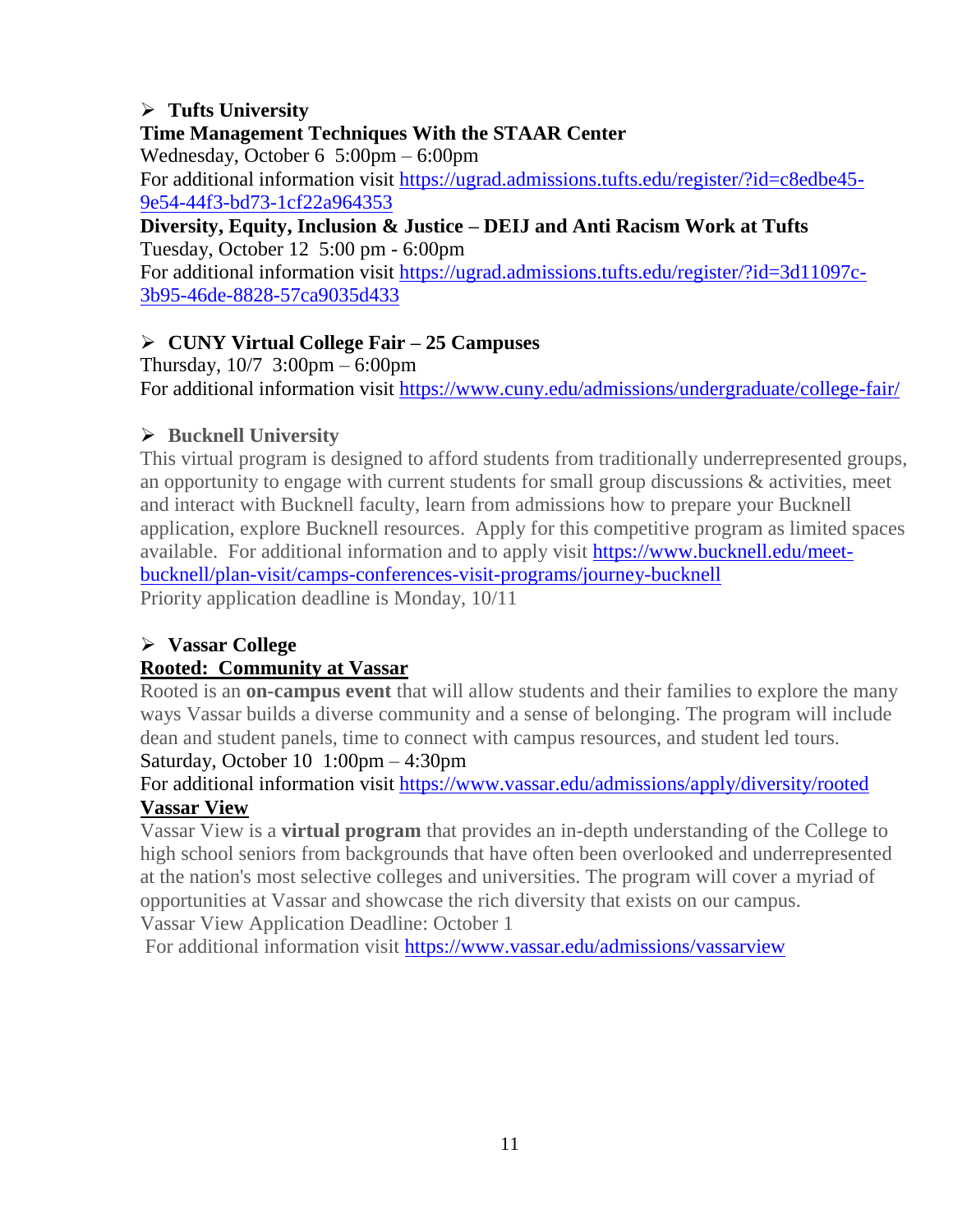### **Drexel University**

Crafting Your Portfolio For College Success Wednesday, October 20 6:00pm – 7:00pm Exploring Your Academic Interests Wednesday, November 17 6:00pm – 7:00pm For additional information visit [https://drexel.edu/undergrad/visit/webinars?utm\\_source=slate&utm\\_medium=email&utm\\_ca](https://drexel.edu/undergrad/visit/webinars?utm_source=slate&utm_medium=email&utm_campaign=app-prep-wkshp-counselors-gen) [mpaign=app-prep-wkshp-counselors-gen](https://drexel.edu/undergrad/visit/webinars?utm_source=slate&utm_medium=email&utm_campaign=app-prep-wkshp-counselors-gen)

### **Bentley College – Falcon Diversity Day**

Saturday, October 23 8:30am – 3:00pm Register at<https://ugadmission.bentley.edu/register/falcon-diversity> by October 18

### **Davidson College**

October  $24 - 25$ 

Virtual college visit for historically excluded racial & ethnic groups who are first to attend college and students from rural or low-income backgrounds.

For additional information visit [https://www.davidson.edu/admission-and-financial](https://www.davidson.edu/admission-and-financial-aid/visit/access-davidson)[aid/visit/access-davidson](https://www.davidson.edu/admission-and-financial-aid/visit/access-davidson)

### *FINANCIAL AID/SCHOLARSHIPS*

### *CSS PROFILE (AVAILABLE 10/1/2021)*

 $\triangleright$  If one of your colleges requires the CSS Profile, you must complete the profile online via [www.collegeboard.org](http://www.collegeboard.org/). The Profile assists colleges in awarding private scholarships and grants. The Profile can only be accessed online.

### *FAFSA Free Application for Federal Student Aid- (AVAILABLE 10/1/2021)*

- $\triangleright$  The FAFSA is the form used by all two- and four-year colleges, universities and career schools for the awarding of [federal student aid](http://studentaid.ed.gov/students/publications/student_guide/2010-2011/english/typesofFSA_grants.htm) and most state and college aid. Students should apply as soon as possible online via [www.fafsa.gov.](http://www.fafsa.gov/)
- Sign up for your **Federal Student Aid ID # NOW! Both Students and Parents need to have an FSA ID**. Visit [www.fsaid.ed.gov](http://www.fsaid.ed.gov/) to do so.

### **SUNY FAFSA Completion Workshops**

- Time for Completion Tuesdays, November 9 6pm, [https://engage.suny.edu/register/?id=8a77ccff-35a6-4b3f-9f43-](https://engage.suny.edu/register/?id=8a77ccff-35a6-4b3f-9f43-6b4be5c28b19) [6b4be5c28b19](https://engage.suny.edu/register/?id=8a77ccff-35a6-4b3f-9f43-6b4be5c28b19)
- Time for Completion Tuesdays, November 16 6pm, [https://engage.suny.edu/register/?id=06fb703c-3cb5-476c-a5a1-](https://engage.suny.edu/register/?id=06fb703c-3cb5-476c-a5a1-37e73708f764) [37e73708f764](https://engage.suny.edu/register/?id=06fb703c-3cb5-476c-a5a1-37e73708f764)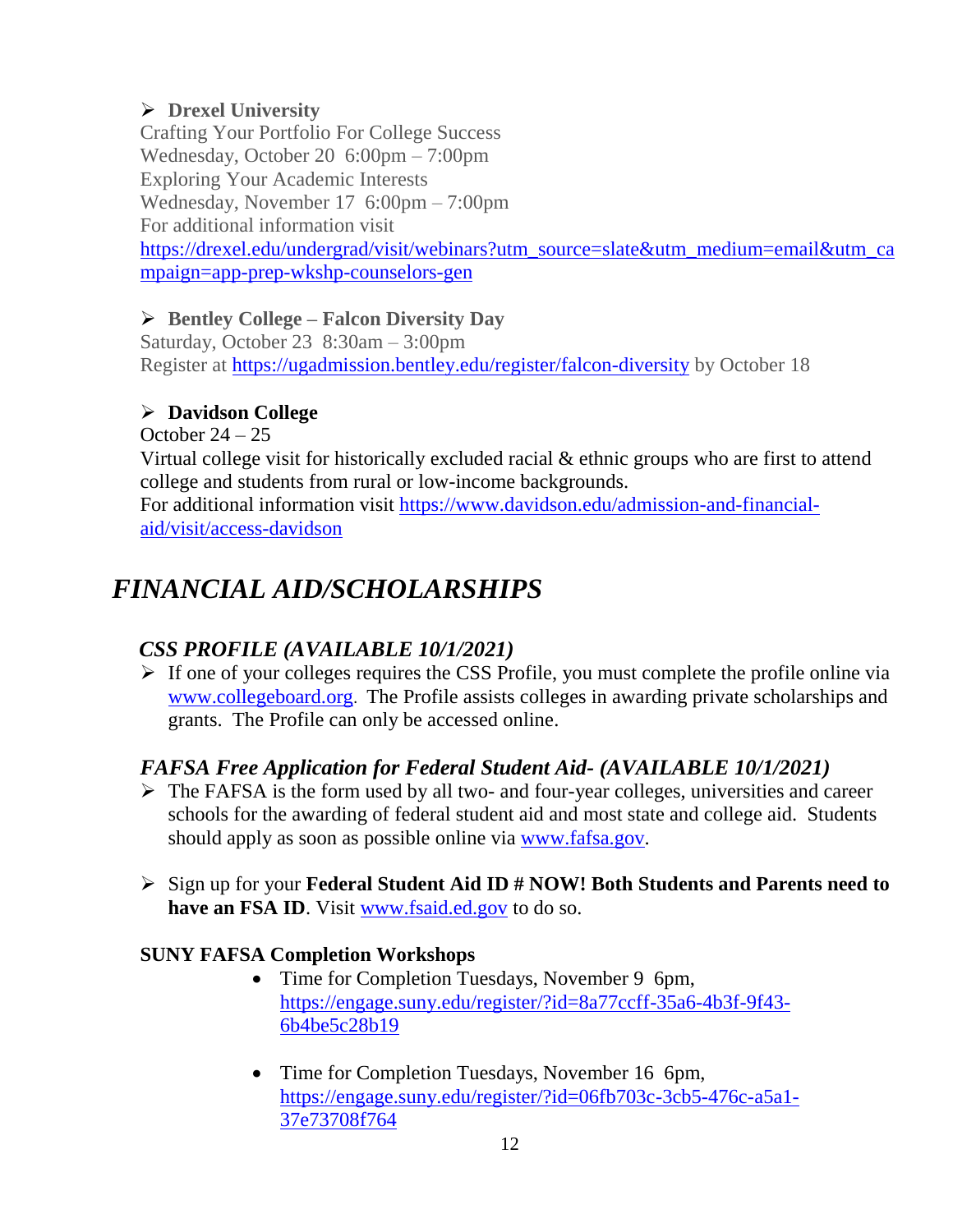- Time for Completion Tuesdays, November 23 6pm, [https://engage.suny.edu/register/?id=0cbd30b4-9963-4a5e-b449-](https://engage.suny.edu/register/?id=0cbd30b4-9963-4a5e-b449-679227431bde) [679227431bde](https://engage.suny.edu/register/?id=0cbd30b4-9963-4a5e-b449-679227431bde)
- Tiempo para completar tu solicitud para ayuda financier, November 30 6pm, [https://engage.suny.edu/register/?id=dcae4277-8088-4102-9693](https://engage.suny.edu/register/?id=dcae4277-8088-4102-9693-e6bebf732455) [e6bebf732455](https://engage.suny.edu/register/?id=dcae4277-8088-4102-9693-e6bebf732455)

### **SUNY Financial Aid Information Sessions**

- Talk About Financial Aid, Tuesday September 28 6pm, https://engage.suny.edu/portal/financial aid sessions virtual?id=0615f35b-[57ab-4ac5-a7e7-75101141e234](https://engage.suny.edu/portal/financial_aid_sessions_virtual?id=0615f35b-57ab-4ac5-a7e7-75101141e234)
- Talk About Financial Aid-in Spanish, Tuesday October 19 6pm, [https://engage.suny.edu/portal/financial\\_aid\\_sessions\\_virtual?id=c660ab2f-](https://engage.suny.edu/portal/financial_aid_sessions_virtual?id=c660ab2f-7659-43e8-a299-617d10fca127)[7659-43e8-a299-617d10fca127](https://engage.suny.edu/portal/financial_aid_sessions_virtual?id=c660ab2f-7659-43e8-a299-617d10fca127)

### **Scholarships.com**

Register today at [www.scholarships.com](http://www.scholarships.com/) to receive **FREE** scholarship information

### **Fastweb.com**

Register today at [www.fastweb.com](http://www.fastweb.com/) to receive **FREE** scholarship information.

### **My College Dollars**

Register today at [www.mycollegedollars.com](http://www.mycollegedollars.com/) to receive **FREE** scholarship information.

### **Scholarships**

 Visit the websites below for scholarship opportunities: [www.connections101.com](http://www.connections101.com/) [www.scholarships4students.com](http://www.scholarships4students.com/) [www.fastweb.com](http://www.fastweb.com/) [www.scholarshipexperts.com](http://www.scholarshipexperts.com/) [www.scholarships.com](http://www.scholarships.com/) [www.finaid.org](http://www.finaid.org/)

### **NYS Regents Awards for Children of Deceased and Disabled Veterans**

Provides \$450 per year to students whose parent(s) served in the U.S. Armed Forces during specified periods of war or national emergency and, as a result of service, either died, suffered a 40% or more disability, was classified as missing in action, or was a prisoner of war. The veteran must currently be a New York State resident or have been a New York State resident at the time of death or classification as missing in action. For additional information visit<https://www.hesc.ny.gov/pay-for-college/military-corner.html>

### **NYS Military Enhanced Recognition Incentive and Tribute (MERIT)**

The Military Enhanced Recognition Incentive and Tribute (MERIT) Scholarship provides financial aid to children, spouses and financial dependents of members of the United States Armed Forces or state organized militia who, at any time on or after August 2, 1990, while New York State residents, died or became severely and permanently disabled while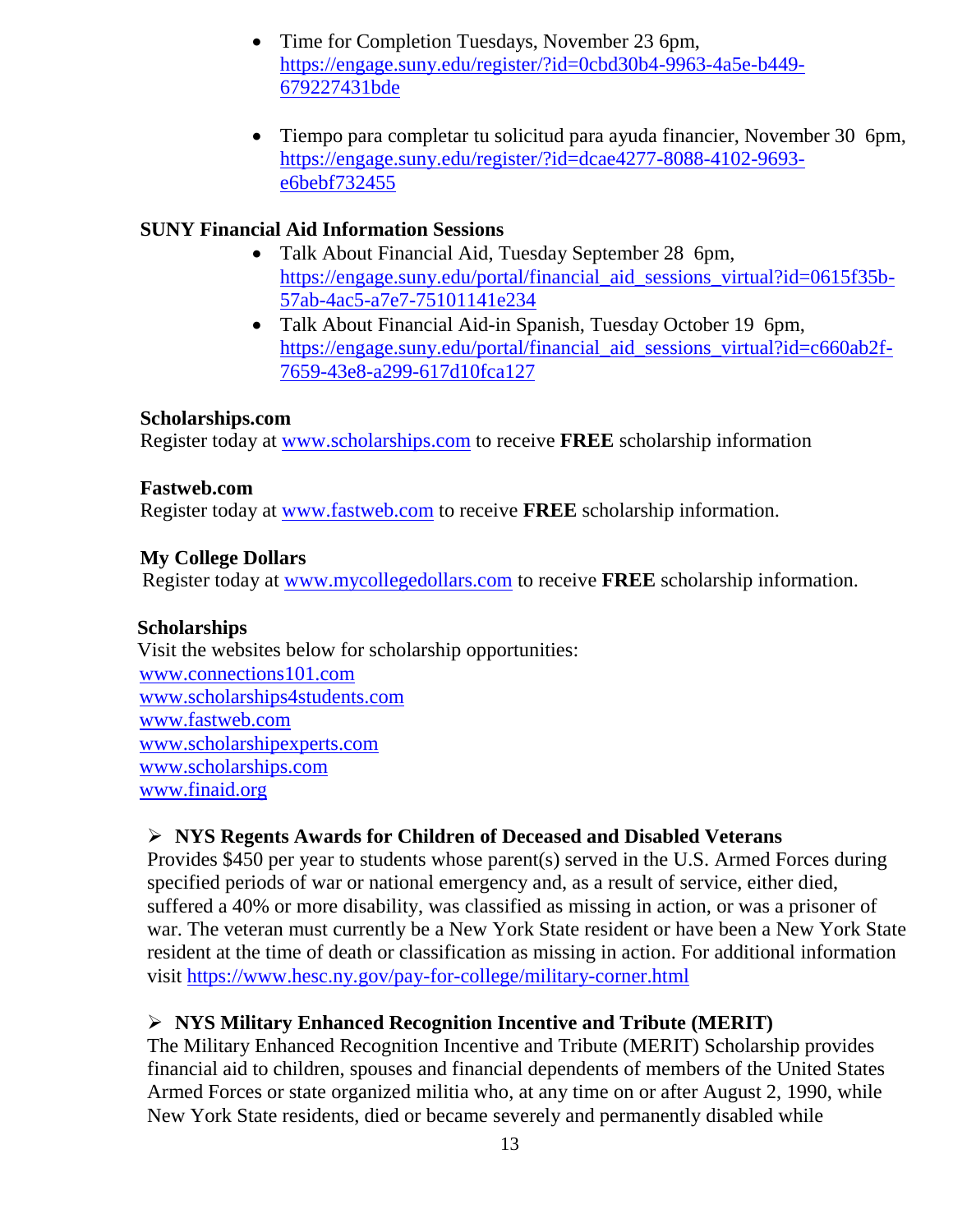performing their military duties, whether in combat or not. For additional information visit <https://www.hesc.ny.gov/pay-for-college/military-corner.html>

### **NYS STEM Incentive Program**

Provides full SUNY or CUNY tuition scholarship for top 10 percent of NYS high school students if pursuing STEM degree and work in a STEM field in NYS for 5 years. For additional information visit [www.hesc.ny.gov](http://www.hesc.ny.gov/)

### **NYS Math & Science Teaching Incentive Scholarship**

Offered for students to pursue careers in secondary math and science teachers. For more information visit [www.hesc.ny.gov](http://www.hesc.ny.gov/)

### **NYS Teacher Education Assistance for College and Higher Education (TEACH) Grant**

Grants up to \$4,000.00 per year to students in exchange for service at public or private elementary or secondary schools that serve students from low-income families. For more information visit [www.hesc.ny.gov](http://www.hesc.ny.gov/) 

### **NYS Tuition Assistance Program (TAP)**

Helps eligible NY residents pay tuition at approved schools in NYS. Annual TAP awards can be up to \$5,665.00. Because TAP is a grant – it does not have to be paid back. For additional information visit [www.hesc.ny.gov/tap](http://www.hesc.ny.gov/tap)

### **NYS Excelsior Scholarship**

The program covers tuition for eligible SUNY and CUNY students whose families who earn \$125,000. For additional information visit [www.hesc.ny.gov/](http://www.hesc.ny.gov/)excelsior

### **NYS Dream Act**

The Senator Jose Peralta NYS DREAM Act (DREAM Act) allows undocumented and other eligible students to apply for New York State financial aid. Students who meet the NYS DREAM Act's eligibility requirements for high school attendance, high school completion, in-state SUNY or CUNY tuition, and citizenship or immigration status will be able to apply for one or more NYS student financial aid programs. For additional information visit [www.hesc.ny.gov/dream](http://www.hesc.ny.gov/dream)

### o **SUNY NYS Dream ACT Workshops:**

- o Saturday, November 6 10am-English session, [https://engage.suny.edu/portal/dream\\_act\\_workshops?id=74685943-7c49-](https://engage.suny.edu/portal/dream_act_workshops?id=74685943-7c49-4330-b779-55ad83c5ba99) [4330-b779-55ad83c5ba99](https://engage.suny.edu/portal/dream_act_workshops?id=74685943-7c49-4330-b779-55ad83c5ba99)
- o Saturday, November 6 12pm-Spanish session, [https://engage.suny.edu/portal/dream\\_act\\_workshops?id=3808f271-4ffb-](https://engage.suny.edu/portal/dream_act_workshops?id=3808f271-4ffb-4aab-b9bd-507281ac28c2)[4aab-b9bd-507281ac28c2](https://engage.suny.edu/portal/dream_act_workshops?id=3808f271-4ffb-4aab-b9bd-507281ac28c2)

### **NYS Enhanced Tuition Award**

This program enables NY students attending private not-for-profit colleges in NY to receive financial assistance to complete their college degree. The program provides a maximum award of \$6,000, requires participating private colleges to provide a match and freeze student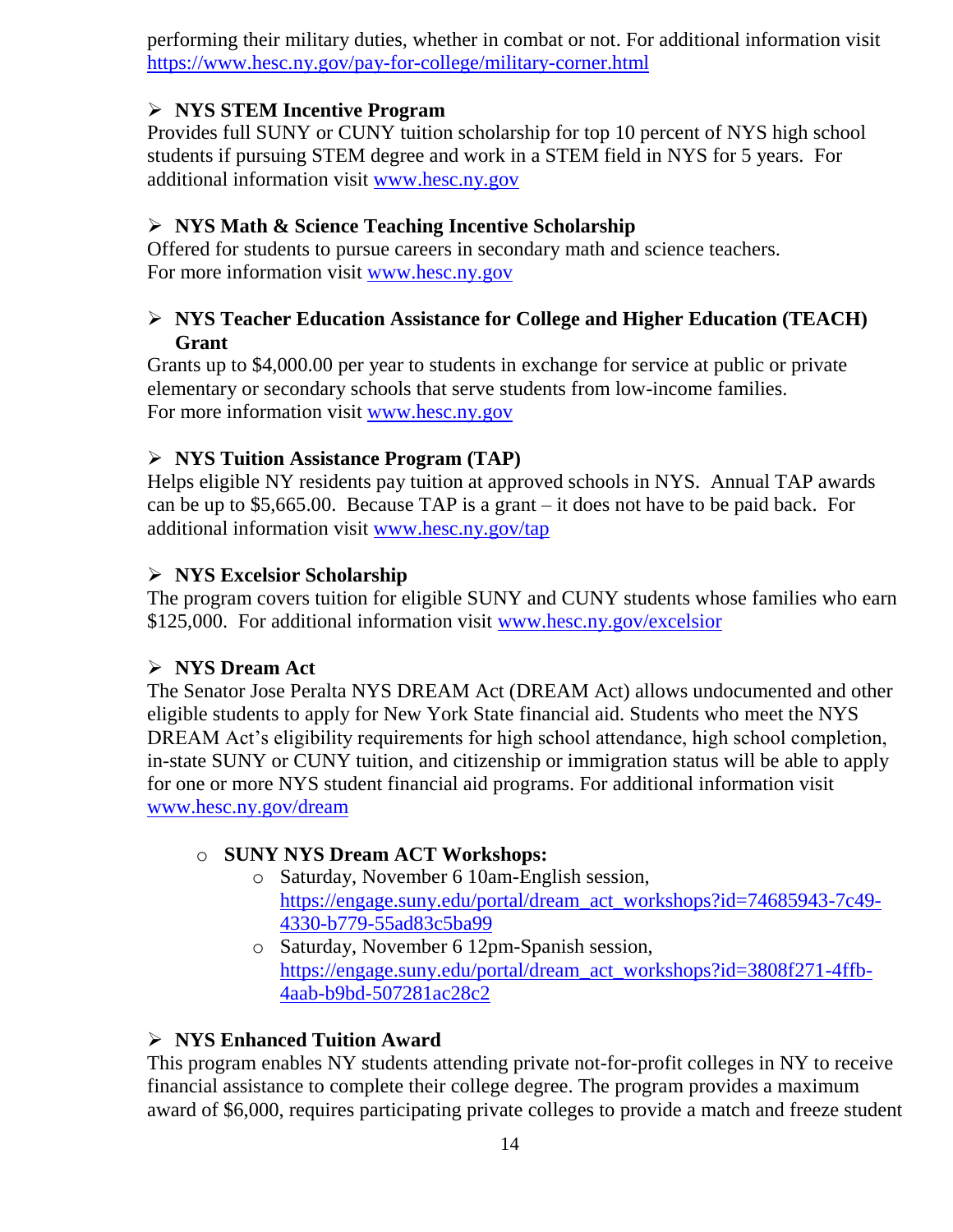tuition for the duration of the award – maximizing the financial benefit to the student. For additional information visit [www.hesc.ny.gov](http://www.hesc.ny.gov/)

### **Scholarship Opportunities for African American Students**

For Additional information visit

[www.scholarshiplibrary.com/index\\_php?title=Category:African\\_American&pageuntil=CSF-](http://www.scholarshiplibrary.com/index_php?title=Category:African_American&pageuntil=CSF-McCall+Educational+Foundation#mw-pages)[McCall+Educational+Foundation#mw-pages](http://www.scholarshiplibrary.com/index_php?title=Category:African_American&pageuntil=CSF-McCall+Educational+Foundation#mw-pages)

### **College Board Scholarship Opportunities**

Various scholarship opportunities available. For additional information visit [https://opportunity.collegeboard.org/home?SFMC\\_cid=EM383801&rid=47436562](https://opportunity.collegeboard.org/home?SFMC_cid=EM383801&rid=47436562)

### **Boston University Board of Trustee Scholarship Opportunity**

We are pleased to announce the 46th annual Boston University Trustee Scholarship Competition. For more than four decades, the Boston University Trustee Scholars Program has attracted students with outstanding academic ability from around the world. Trustee Scholars rank at the top of their classes and demonstrate exceptional leadership in their schools and communities. Scholarship recipients are selected by a faculty committee from a competitive pool of applicants after rigorous review. The Trustee Scholarship covers full undergraduate tuition plus orientation and mandatory undergraduate student fees for four years. To be considered, students must submit their application for admission with one Trustee Scholarship essay by **December 1, 2021**. More information about the Trustee Scholarship can be found by visiting [https://www.bu.edu/admissions/tuition-aid/scholarships-financial](https://www.bu.edu/admissions/tuition-aid/scholarships-financial-aid/first-year-merit/trustee/?j=151414&sfmc_sub=6082702&l=205_HTML&u=4296959&mid=514005790&jb=9)[aid/first-year-](https://www.bu.edu/admissions/tuition-aid/scholarships-financial-aid/first-year-merit/trustee/?j=151414&sfmc_sub=6082702&l=205_HTML&u=4296959&mid=514005790&jb=9)

[merit/trustee/?j=151414&sfmc\\_sub=6082702&l=205\\_HTML&u=4296959&mid=514005790](https://www.bu.edu/admissions/tuition-aid/scholarships-financial-aid/first-year-merit/trustee/?j=151414&sfmc_sub=6082702&l=205_HTML&u=4296959&mid=514005790&jb=9)  $&ib=9$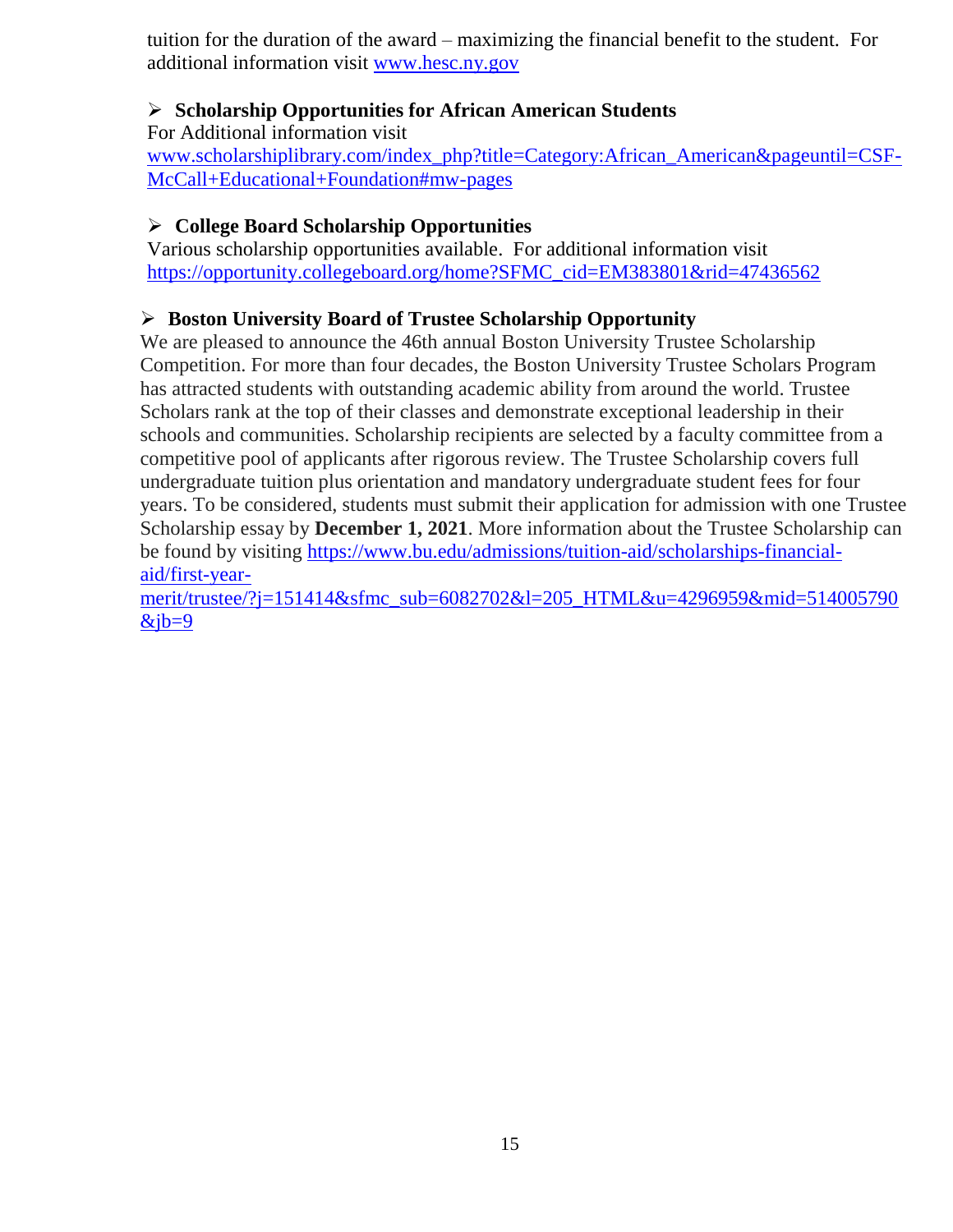

# *La Oficina de Universidad Friday Flyer 24 de septiembre de 2021*

### **Estudiantes de grado 12:**

- Únase al aula de Google de College Office lo antes posible si aún no lo ha hecho. El código de la clase es: **gpnvrjt**. Una vez conectado, encontrará una gran cantidad de material a su disposición, desde guías prácticas, videos útiles y documentos, así como una lista de las próximas visitas a universidades virtuales programadas solo para estudiantes de Huntington High School.
- Como recordatorio, asegúrese de registrarse en la cuenta Remind de la Clase de Orientación de 2022 con el código de clase **@ 8d27kc** para que reciba mensajes importantes del Departamento de Orientación. Además, inicie sesión en su cuenta de Naviance y asegúrese de que la dirección de correo electrónico que aparece sea su correo electrónico personal. ¡Su dirección de correo electrónico de HUFSD no es un correo electrónico activo y sin su dirección de correo electrónico personal no recibirá mensajes importantes de Guidance!

#### **Estudiantes de grado 11**:

- Únase al aula de Google de la Oficina de Universidad lo antes posible si aún no lo ha hecho. El código de la clase es: **jilda7q**. Una vez conectado, encontrará una gran cantidad de material a su disposición, desde guías prácticas, videos útiles y documentos, así como una lista de las próximas visitas a universidades virtuales programadas solo para estudiantes de Huntington High School.
- Como recordatorio, asegúrese de registrarse en la cuenta Remind de la Clase de Consejería de 2023 con el código de clase **@mrsbrunon** para que reciba mensajes importantes del Departamento de Consejería. Además, inicie sesión en su cuenta de Naviance y asegúrese de que la dirección de correo electrónico que aparece sea su correo electrónico personal. ¡Su dirección de correo electrónico de HUFSD no es un correo electrónico activo y sin su dirección de correo electrónico personal no recibirá mensajes importantes de Guidance!

# *PRÓXIMOS EVENTOS*

 **21 de septiembre de 2021:** Admisiones a la universidad de HHS durante el taller COVID, a las 7 p.m. a través de ZOOM (el enlace se compartirá en breve)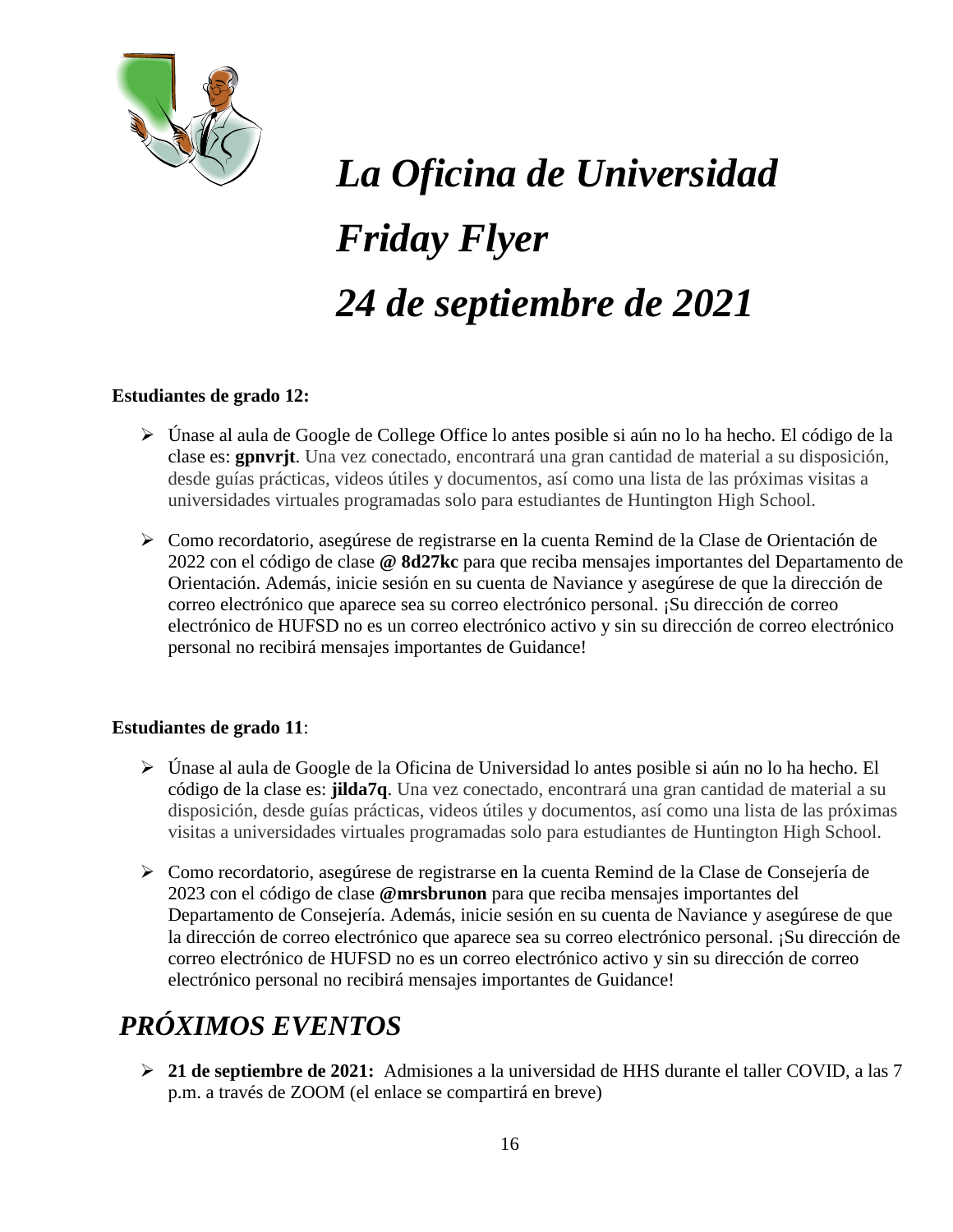- **5 de octubre de 2021:** Noche de ayuda financiera, 7 p.m. a través de ZOOM (el enlace se compartirá en breve)
- **28 de octubre de 2021**: Noche de Consejería para estudiantes y padres de los grados 10 y 11, 7 p.m. a través de ZOOM (enlace será compartida en breve)
- **3 de noviembre de 2021:** Noche de finalización de FAFSA, 7 p.m. a través de ZOOM (el enlace se compartirá en breve)

# *PRÓXIMAS PRUEBAS ESTANDARIZADAS*

### **Fechas de los exámenes SAT y de las pruebas de materias (fechas límite de inscripción)**

| 2 de octubre   | inscribirse antes del 3 de septiembre (9/21 con el cargo de demora)  |
|----------------|----------------------------------------------------------------------|
| 6 de noviembre | inscribirse antes del 8 de octubre (10/26 con el cargo por demora)   |
| 4 de diciembre | inscribirse antes del 4 de noviembre (11/23 con el cargo por demora) |
| 12 de marzo    | inscribirse antes del 11 de febrero (3/1 con el cargo de demora)     |
| 7 de mayo      | inscribirse antes del 8 de abril (4/26 con el cargo de demora)       |
| 4 de junio     | inscribirse antes del 5 de mayo (5/25 con el cargo de demora)        |
|                | Para registrarse: www.collegeboard.org                               |

### **Fechas de los exámenes ACT (plazos de inscripción)**

| 23 de octubre   | inscríbase antes del 17 de septiembre (1/10 con el cargo por demora)     |
|-----------------|--------------------------------------------------------------------------|
| 11 de diciembre | inscríbase antes del 5 de noviembre (11/19 con el cargo por demora)      |
| 12 de febrero   | inscríbase antes del 7 de enero $(1/21 \text{ con el cargo por demora})$ |
| 2 de abril      | inscríbase antes del 25 d febrero (3/11 con el cargo por demora)         |
| 11 de junio     | inscríbase antes del 6 de mayo (5/20 con el cargo por demora)            |
| 16 de julio     | inscríbase antes del 17 de junio (6/4 con el cargo por demora)           |
|                 | *** No ACT de julio disponible en NY ***                                 |

Para registrarse: [www.actstudent.org](http://www.actstudent.org/)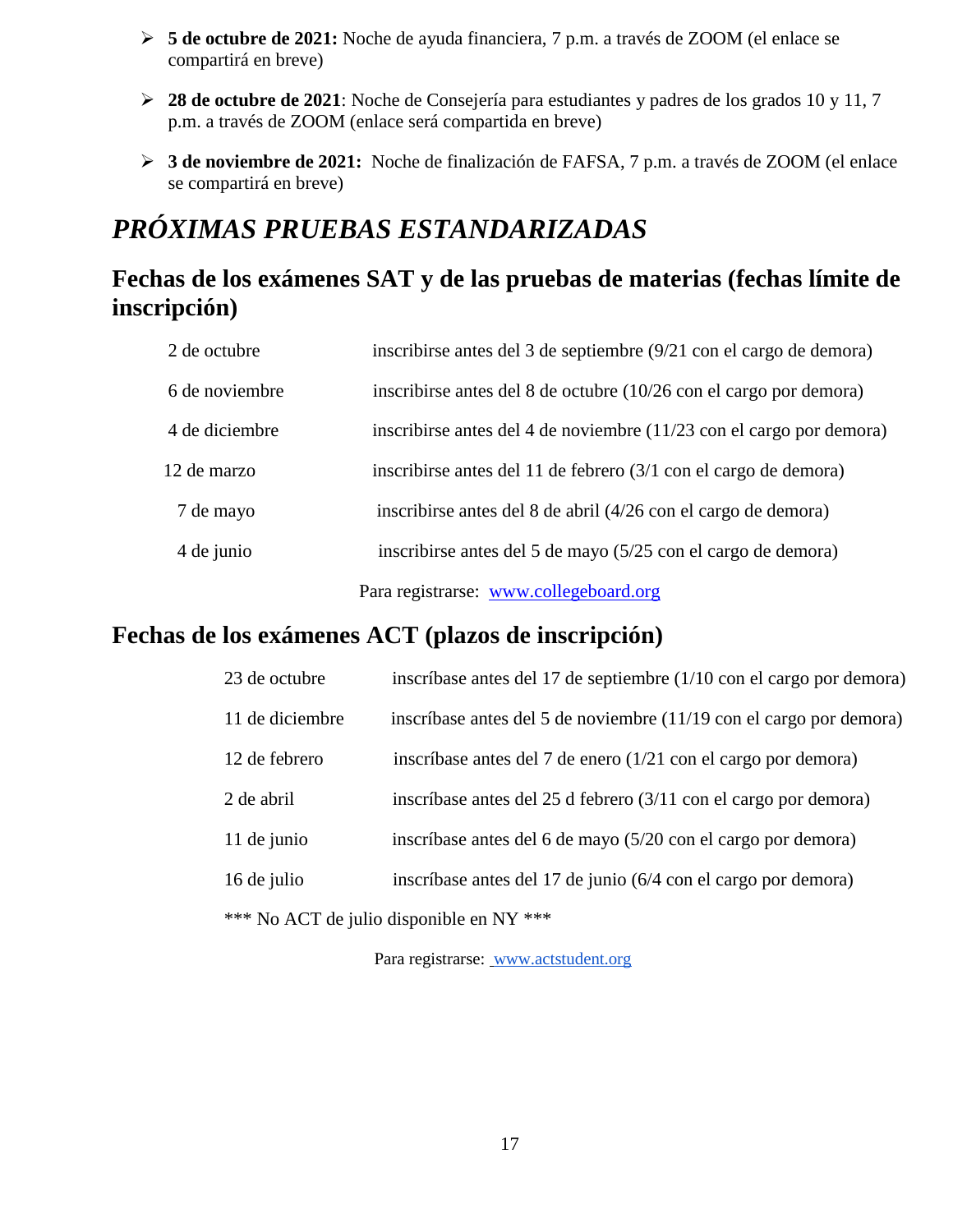# *Visitas de representantes de admisión a la universidad virtual*

Se alienta a los estudiantes de grados 11 y 12 con interés en cualquiera de las siguientes universidades a que se registren para la reunión virtual de admisión que será organizada por el consejero de admisión de la universidad. Simplemente inicie sesión en su cuenta de Naviance y desplácese por la lista de universidades en la sección Novedades. Haga clic en más información y luego regístrese (esquina superior derecha). Una vez registrado, recibirá un correo electrónico de recordatorio cinco días antes de la reunión virtual. Los estudiantes que no se preinscriban todavía pueden asistir a la reunión virtual. El código de la reunión (a través de ZOOM o Google Meet, según la preferencia de la universidad) estará disponible 15 minutos antes de la reunión y se puede encontrar en Naviance, siguiendo los pasos anteriores.

| Fecha   |           | <b>Comienzo</b>   | <b>Universidad</b><br>Fin                        |
|---------|-----------|-------------------|--------------------------------------------------|
| 9/24/21 | $4:00$ pm | 4:45 pm           | Virginia Commonwealth University                 |
| 9/27/21 | $3:00$ pm | $3:45$ pm         | LSU y Agricultural & Mechanical College          |
| 9/27/21 | $4:00$ pm | $4:45$ pm         | Universidad de Massachusetts - Amherst           |
| 9/27/21 | 5:00 pm   | 5:45 pm           | Universidad de Hofstra                           |
| 9/27/21 | $6:00$ pm | $6:45$ pm         | Universidad de Chicago                           |
| 9/28/21 | $3:00$ pm | 3:45 pm           | SUNY College of Technology en Alfred             |
| 9/28/21 | $4:00$ pm | 4:45 pm           | <b>Bentley University</b>                        |
| 9/28/21 | 5:00 pm   | 5:45 pm           | Universidad de Rochester                         |
| 9/29/21 | $3:00$ pm | $3:45$ pm         | <b>Endicott College</b>                          |
| 9/29/21 | $4:00$ pm | 4:45 pm           | Vaughn College of Aeronautics and Technology     |
| 9/29/21 | 5:00 pm   | 5:45 pm           | Universidad de Bridgeport                        |
| 9/29/21 | 6:00 pm   | 6:45 pm           | Universidad Case Western Reserve                 |
| 9/30/21 | $3:00$ pm | $3:45$ pm         | <b>Utica College</b>                             |
| 9/30/21 | 4:00 pm   | 4:45 pm           | St. Joseph's University (PA)                     |
| 9/30/21 | 5:00 pm   | 5:45 pm           | <b>Tulane University</b>                         |
| 9/30/21 | 6:00pm    | $6:45$ pm         | <b>Syracuse University</b>                       |
| 10/1/21 | $3:00$ pm | $3:45$ pm         | <b>Marist College</b>                            |
| 10/1/21 | 4:00 pm   | 4:45 pm           | <b>Hobart &amp; Williams Smith Colleges</b>      |
| 10/1/21 | 5:00 pm   | 5:45 pm           | <b>SUNY Purchase</b>                             |
| 10/4/21 | $3:00$ pm | $3:45$ pm         | St. John's University                            |
| 10/4/21 | $4:00$ pm | $4:45$ pm         | <b>SUNY Geneseo</b>                              |
| 10/4/21 | 5:00 pm   | 5:45 pm           | <b>SUNY Maritime College</b>                     |
| 10/4/21 | $6:00$ pm | $6:45 \text{ pm}$ | Instituto de Tecnología de Nueva Jersey (NJIT)   |
| 10/5/21 | $3:00$ pm | $3:45$ pm         | <b>Providence College</b>                        |
| 10/5/21 | $4:00$ pm | $4:45$ pm         | Universidad de Fordham                           |
| 10/5/21 | 5:00 pm   | 5:45 pm           | Universidad de Rhode Island                      |
| 10/6/21 | $3:00$ pm | $3:45$ pm         | Fairleigh Dickinson University - Metro Campus NJ |
| 10/6/21 | 4:00 pm   | 4:45 pm           | Universidad de Pittsburgh-campus de Pittsburgh   |
| 10/7/21 | $3:00$ pm | $3:45$ pm         | <b>Monmouth University</b>                       |
| 10/7/21 | 4:00 pm   | 4:45 pm           | Universidad de Miami (Ohio)                      |
| 10/7/21 | 5:00 pm   | 5:45 pm           | Universidad Carnegie Mellon                      |
| 10/7/21 | $6:00$ pm | 6:45 pm           | Universidad de Indiana - Bloomington             |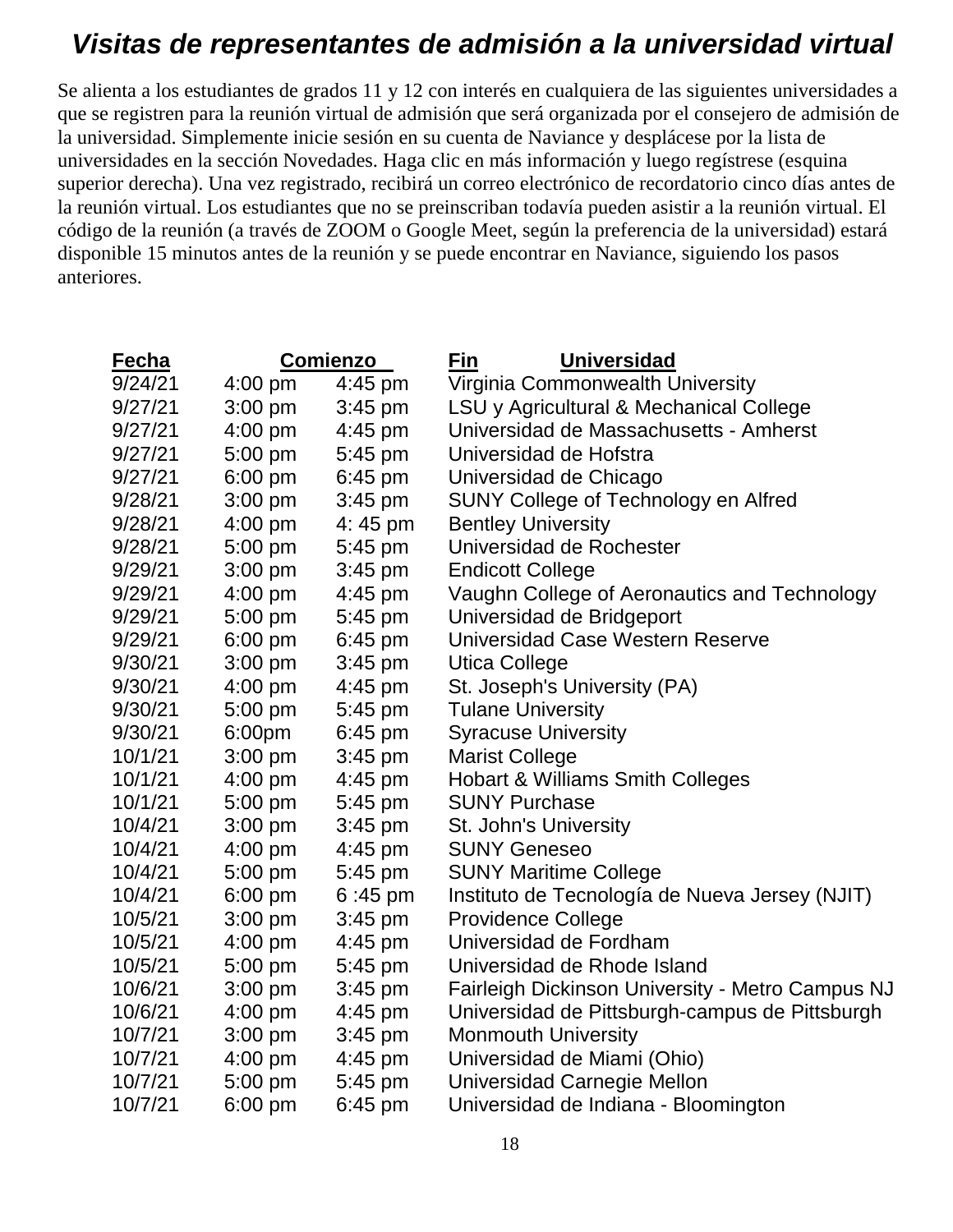| 10/8/21  | $3:00 \text{ pm}$  | $3:45$ pm          | Universidad de Colgate                             |
|----------|--------------------|--------------------|----------------------------------------------------|
| 10/8/21  | $4:00$ pm          | $4:45$ pm          | <b>Roger Williams University</b>                   |
| 10/8/21  | 6:00 <sub>pm</sub> | 6:45 <sub>pm</sub> | <b>Roosevelt University</b>                        |
| 10/12/21 | $3:00$ pm          | $3:45$ pm          | Universidad de Scranton                            |
| 10/12/21 | 4:00 pm            | $4:45$ pm          | Rensselaer Polytechnic Institute (RPI)             |
| 10/12/21 | 5:00 pm            | 5:45 pm            | New York Institute of Technology (NYIT)            |
| 10/12/21 | $6:00$ pm          | 6:45 pm            | St. Joseph's College of Maine                      |
| 10/13/21 | $3:00$ pm          | $3:45$ pm          | Universidad de Villanova                           |
| 10/13/21 | $4:00$ pm          | $4:45$ pm          | Universidad del Sagrado Corazón                    |
| 10/13/21 | $5:00$ pm          | 5:45 pm            | <b>Stonehill College</b>                           |
| 10/14/21 | $3:00$ pm          | $3:45$ pm          | <b>Manhattanville College</b>                      |
| 10/14/21 | $4:00$ pm          | $4:45$ pm          | <b>Towson University</b>                           |
| 10/14/21 | $5:00$ pm          | 5:45 pm            | Worcester Polytechnic Institute                    |
| 10/15/21 | 3:00 pm            | $3:45$ pm          | CUNY Colegio de Justicia Criminal John Jay         |
| 10/18/21 | $3:00$ pm          | $3:45$ pm          | Colegio St. Thomas Aquinas                         |
| 10/18/21 | $4:00$ pm          | $4:45$ pm          | Universidad Estatal de Carolina del Norte- Raleigh |
| 10/18/21 | $5:00$ pm          | 5:45 pm            | <b>Saint Michael's College</b>                     |
| 10/18/21 | $6:00$ pm          | $6:45$ pm          | Universidad SUNY en Albany                         |
| 10/19/21 | $3:00$ pm          | $3:45$ pm          | Universidad de Boston                              |
| 10/21/21 | 3:00 <sub>pm</sub> | 3:45 <sub>pm</sub> | <b>Manhattan College</b>                           |
| 10/21/21 | 4:00pm             | $4:45$ pm          | <b>Muhlenberg College</b>                          |
| 10/21/21 | 5:00 pm            | 5:45 pm            | Saint John Fisher College                          |
| 10/22/21 | $5:00$ pm          | 5:45 pm            | <b>Mercy College</b>                               |
| 10/25/21 | $3:00$ pm          | $3:45$ pm          | <b>Bryant University</b>                           |
| 10/25/21 | $4:00 \text{ pm}$  | $4:45 \text{ pm}$  | Iona College                                       |
| 10/27/21 | $3:00$ pm          | $3:45$ pm          | <b>Dickinson College</b>                           |
| 10/28/21 | 3:00 <sub>pm</sub> | $3:45$ pm          | <b>Farmingdale State College</b>                   |
| 10/28/21 | $6:00$ pm          | $6:45$ pm          | Kenyon College                                     |
| 10/29/21 | $3:00$ pm          | $3:45$ pm          | Universidad de Delaware                            |
| 11/1/21  | 3:00pm             | 3:45pm             | <b>Long Island University</b>                      |
| 11/1/21  | $4:00$ pm          | $4:45$ pm          | Universidad de Quinnipiac                          |
| 11/3/21  | $3:00$ pm          | $3:45$ pm          | <b>SUNY Oneonta</b>                                |
| 11/3/21  | $4:00$ pm          | $4:45$ pm          | Universidad de West Virginia                       |
| 11/4/21  | $3:00$ pm          | $3:45$ pm          | <b>Texas A&amp;M University-College Station</b>    |
| 11/4/21  | $4:00$ pm          | $4:45$ pm          | <b>Binghamton University</b>                       |
| 11/8/21  | $3:00$ pm          | $3:45$ pm          | <b>SUNY Canton</b>                                 |
| 11/17/21 | $3:00$ pm          | $3:45$ pm          | <b>Suffolk County Community College</b>            |
| 12/6/21  | 4:00 pm            | 4:45 pm            | <b>Nassau Community College</b>                    |

### *SESIONES INFORMATIVAS*

### **SUNY Upstate Virtual Info Sessions**

Terapia de Radiacion, UltraSound, Ciencias de Laboratorio Clinico, Respiratory Therapy, Medical Imaging/Radiology, Virtual RN, Virtual Upstate Native Pre-Admission Workshop, Physical Therapy, 3+3 Doctor of Physical Therapy, Medical School Advisement Session For dates and additional information visit<https://engage.upstate.edu/portal/virtual-events>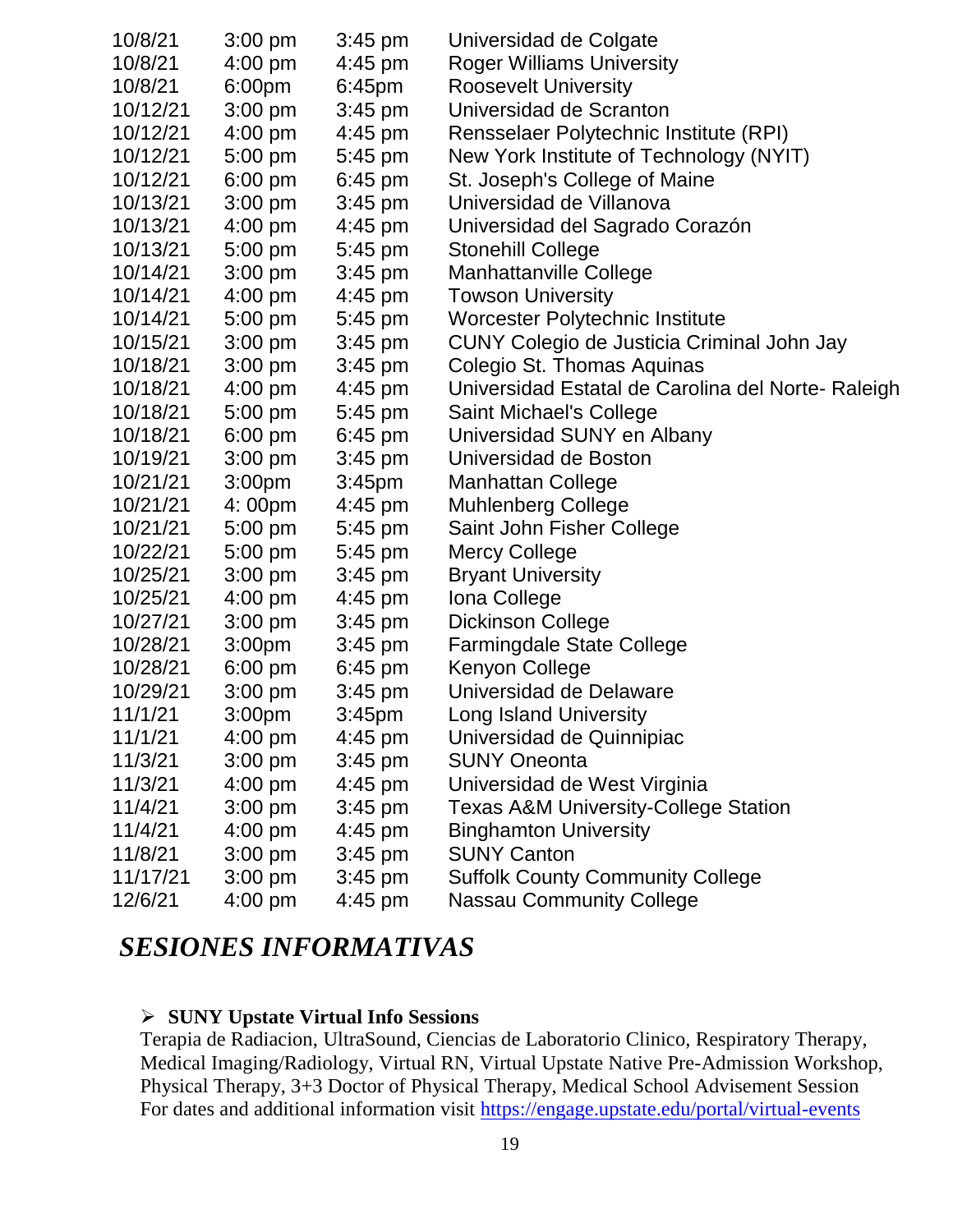### **University of Massachusetts – Boston**

Dias de vistazo – Casi todos los Sabados durante el semester de Otono y sesiones de información/recorridas del campus durante la semana Para informacion adicional visite<https://admissions.umb.edu/freshman-students>

### **Eckerd College**

Martes, 9/28 y Jueves, 9/30 Para informacion adicional visite<https://apply.eckerd.edu/portal/virtualinfo>

### **Bates, Davidson, Oberlin y Occidental – Virtual**

Miercoles, 9/29 7:00 pm Miercoles, 10/13 8:00 pm Martes, 10/26 8:00pm Para informacion adicional visite [https://connect.oberlin.edu/portal/consortium\\_student?utm\\_source=as\\_admissions&utm\\_medi](https://connect.oberlin.edu/portal/consortium_student?utm_source=as_admissions&utm_medium=email&utm_campaign=counselor) [um=email&utm\\_campaign=counselor](https://connect.oberlin.edu/portal/consortium_student?utm_source=as_admissions&utm_medium=email&utm_campaign=counselor)

### **Universidad de Chicago**

Sesiones informativas virtuales y en persona

Visitas virtuales y en persona

Para obtener información adicional, visite <https://collegeadmissions.uchicago.edu/visit>

### $\triangleright$  Sesiones de información de CUNY

10/5 - 4:00 pm 10/19 - 4:00 pm 2/11 - 4:00 pm Para obtener información adicional, visit[e](https://www.cuny.edu/admissions/undergraduate/welcomecenter/) <https://www.cuny.edu/admissions/undergraduate/welcomecenter/>

### **Universidad de Colorado**

Sesiones informativas en persona

Viernes 8 de octubre 9:00 am

Viernes 15 de octubre 9:00 am

Viernes 22 de octubre 9:00 am

Para obtener información adicional, visite [https://admission.du.edu/portal/friday\\_at\\_du](https://admission.du.edu/portal/friday_at_du)

For additional information visit [https://admission.du.edu/portal/friday\\_at\\_du](https://admission.du.edu/portal/friday_at_du)

### **Stevenson University**

12 de octubre 7:00pm – Marriott Melville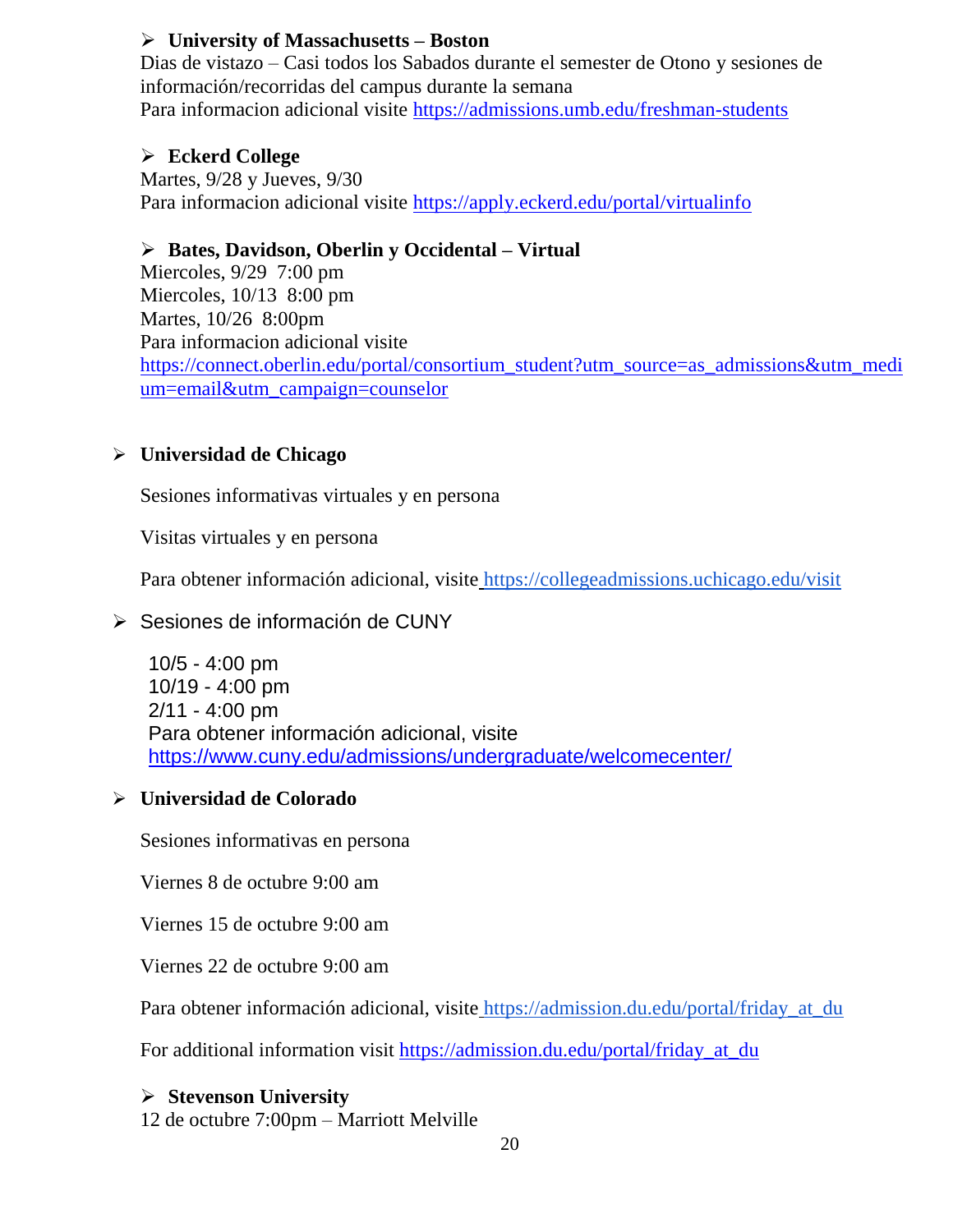Visite para inscribirse

[https://forms.office.com/Pages/ResponsePage.aspx?id=cZxZk1VoIkC6xRQdgING0bKH2neV](https://forms.office.com/Pages/ResponsePage.aspx?id=cZxZk1VoIkC6xRQdgING0bKH2neV6utHiT8svdE7fQNUN1NMR0lWSklYNEZaT1BCUFhGU1hUNEdFUy4u) [6utHiT8svdE7fQNUN1NMR0lWSklYNEZaT1BCUFhGU1hUNEdFUy4u](https://forms.office.com/Pages/ResponsePage.aspx?id=cZxZk1VoIkC6xRQdgING0bKH2neV6utHiT8svdE7fQNUN1NMR0lWSklYNEZaT1BCUFhGU1hUNEdFUy4u)

### **University de Virginia**

Sesiones de informacion en persona Viernes, 10/15 11:30am – 1:00pm Sesion de Informacion de la Escuela de Arquitectura Miercoles, 12/1 6:00pm – 7:00pm Para informacion adicional y para inscribirse visite <https://www.arch.virginia.edu/events/ugrad-info-sessions-and-tours-fall-2021>

### **Rensselaer Polytechnic Institute, Rochester Institute of Technology, Syracuse University and Union College – Sesiones de Informacion Virtual**

Jueves, 21 de Octubre 7:00pm – 8:00pm Para inscribirse visite<https://join.rit.edu/register/?id=33db33e6-09f8-482a-849f-fc4ee22b1fc2>

### **SCAD**

New York, NY Sabado, 23 de octubre Para mas informacion y para inscribirse visite [www.scad.edu/infosession](http://www.scad.edu/infosession)

### **Macaulay Honors College**

Jueves 23 de septiembre 4:00 pm - 5:00 pm Para obtener información adicional y registrarse, visite [https://macaulay.cuny.edu/calendar-of-events/info-session-](https://macaulay.cuny.edu/calendar-of-events/info-session-092321/?utm_source=High+School+Counselors&utm_campaign=c145c529bc-EMAIL_CAMPAIGN_2019_03_28_06_21_COPY_01&utm_medium=email&utm_term=0_351ca1f759-c145c529bc-75288685)[092321/?utm\\_source=High+School+Counselors&utm\\_campaign=c145c529bc-](https://macaulay.cuny.edu/calendar-of-events/info-session-092321/?utm_source=High+School+Counselors&utm_campaign=c145c529bc-EMAIL_CAMPAIGN_2019_03_28_06_21_COPY_01&utm_medium=email&utm_term=0_351ca1f759-c145c529bc-75288685)[EMAIL\\_CAMPAIGN\\_2019\\_03\\_28\\_06\\_21\\_COPY\\_01&utm\\_medium=email&utm\\_term=0\\_3](https://macaulay.cuny.edu/calendar-of-events/info-session-092321/?utm_source=High+School+Counselors&utm_campaign=c145c529bc-EMAIL_CAMPAIGN_2019_03_28_06_21_COPY_01&utm_medium=email&utm_term=0_351ca1f759-c145c529bc-75288685) [51ca1f759-c145c529bc-75288685](https://macaulay.cuny.edu/calendar-of-events/info-session-092321/?utm_source=High+School+Counselors&utm_campaign=c145c529bc-EMAIL_CAMPAIGN_2019_03_28_06_21_COPY_01&utm_medium=email&utm_term=0_351ca1f759-c145c529bc-75288685)

### **University of Michigan**

Bringing The Blue To You In Long Island

Martes, 28 de septiembre 7:00 pm - 8:30 pm - Hilton Long Island, Melville

Para obtener información adicional, visit[e](https://enrollmentconnect.umich.edu/portal/bbty?id=225a7d2a-e2c5-4d06-9b4b-37c78ef6d675) [https://enrollmentconnect.umich.edu/portal/bbty?id=225a7d2a-e2c5-4d06-9b4b-](https://enrollmentconnect.umich.edu/portal/bbty?id=225a7d2a-e2c5-4d06-9b4b-37c78ef6d675)[37c78ef6d675](https://enrollmentconnect.umich.edu/portal/bbty?id=225a7d2a-e2c5-4d06-9b4b-37c78ef6d675)

### **Davidson College**

Sesión de información virtual (30 minutos) Lunes 9/30 Para obtener información adicional, visite [https://www.davidson.edu/admission-and-financial](https://www.davidson.edu/admission-and-financial-aid/visit/access-davidson)[aid/visit/access-davidson](https://www.davidson.edu/admission-and-financial-aid/visit/access-davidson)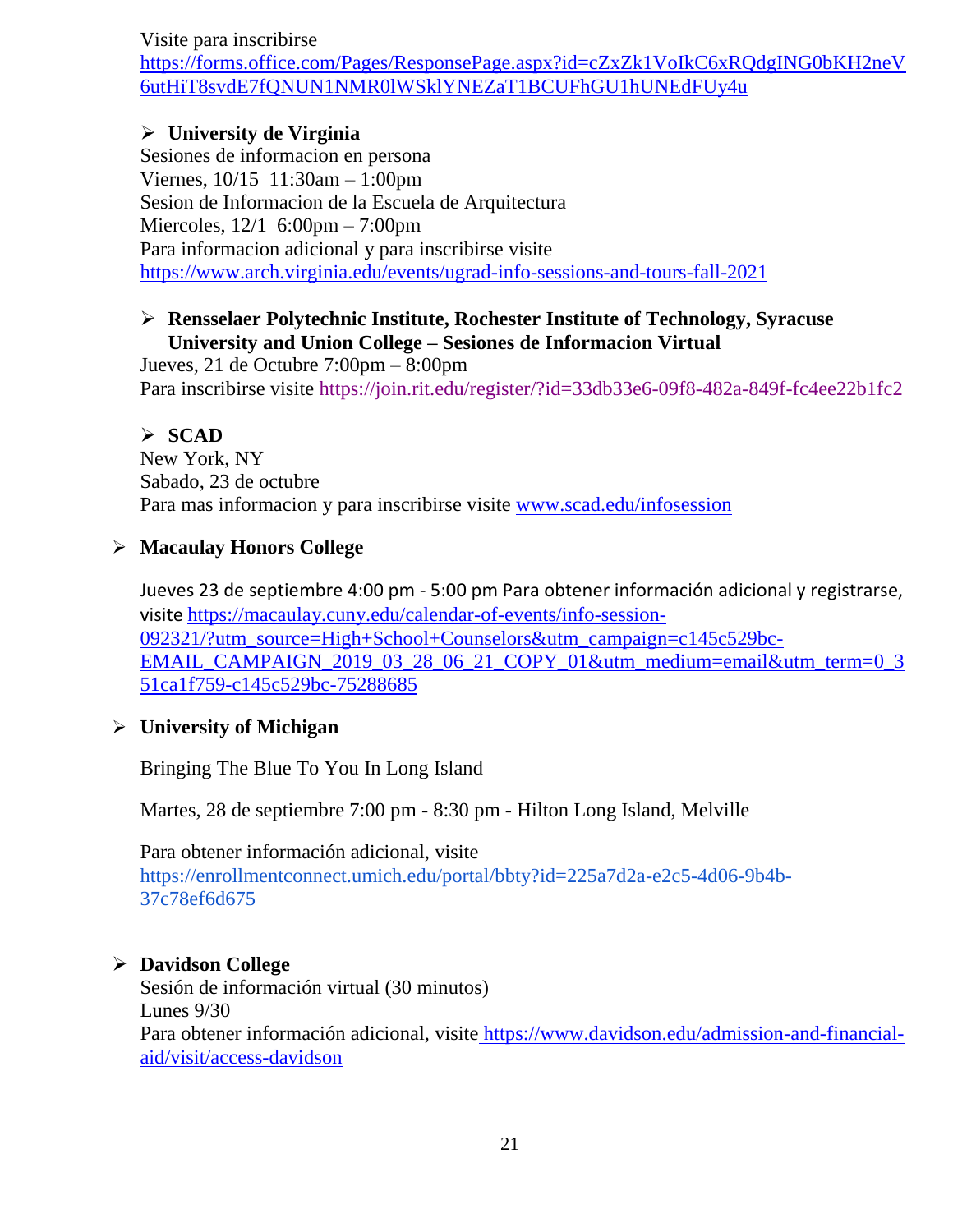### *CASAS ABIERTAS*

### **Rider University**

24 de septiembre 2:00pm – 5:00pm en campus/persona 25 de septiembre 10:00pm – 1:00pm en campus/persona Para informacion adicional y para saber mas de otros programas visite [https://www.rider.edu/about/events/open](https://www.rider.edu/about/events/open-house?utm_source=slate&utm_medium=email&utm_campaign=2122admuseptoh&utm_content=invite-counselors)[house?utm\\_source=slate&utm\\_medium=email&utm\\_campaign=2122admuseptoh&utm\\_conte](https://www.rider.edu/about/events/open-house?utm_source=slate&utm_medium=email&utm_campaign=2122admuseptoh&utm_content=invite-counselors) [nt=invite-counselors](https://www.rider.edu/about/events/open-house?utm_source=slate&utm_medium=email&utm_campaign=2122admuseptoh&utm_content=invite-counselors)

### **SUNY Geneseo**

En persona 9 de octubre 11 de noviembre Para obtener información adicional, visite [www.go.geneseo.edu](http://www.go.geneseo.edu/)

### **LeMoyne College**

Domingo, 10/24/ 10:00 am Domingo, 11/7 10:00 am Para obtener información adicional, visite <https://lemoyne.edu/Events/Open-House>

### **SUNY Morrisville**

23 de octubre 13 de noviembre 4 de diciembre Para obtener información adicional, visite, <https://www.morrisville.edu/open-house>

### **Penn State University**

Viernes, 24 de septiembre del mediodía - 2:00 p. M. Casa abierta de Schreyer Honors College Viernes, 24 de septiembre de 2:15 p. M. A 3:15 p. M. Para obtener información adicional, visite [https://mailchi.mp/psu/invitation-to-scholars-day](https://mailchi.mp/psu/invitation-to-scholars-day-counselor-event-1235457?e=b3713e55d8)[counselor-event-1235457?e=b3713e55d8](https://mailchi.mp/psu/invitation-to-scholars-day-counselor-event-1235457?e=b3713e55d8)

#### **James Madison University**

25 de septiembre - En el campus 23 de octubre - Virtual 13 de noviembre - En el campus Para obtener información adicional, visite [www.jmu.edu/openhouses](http://www.jmu.edu/openhouses)

### **Daemen College**

Sábado 25 de septiembre 9:00 am - 1:00 pm Sábado 16 de octubre 9:00 am - 1:00 pm Para obtener información adicional, visite [www.daemen.edu/openhouse](http://www.daemen.edu/openhouse)

### **Eckerd College**

Miercoles, 9/29 5:00pm – 7:00 pm Casa Abierta Virtual Open Lunes, 11/8 8:00am – 11:30am Casa Abierta en Persona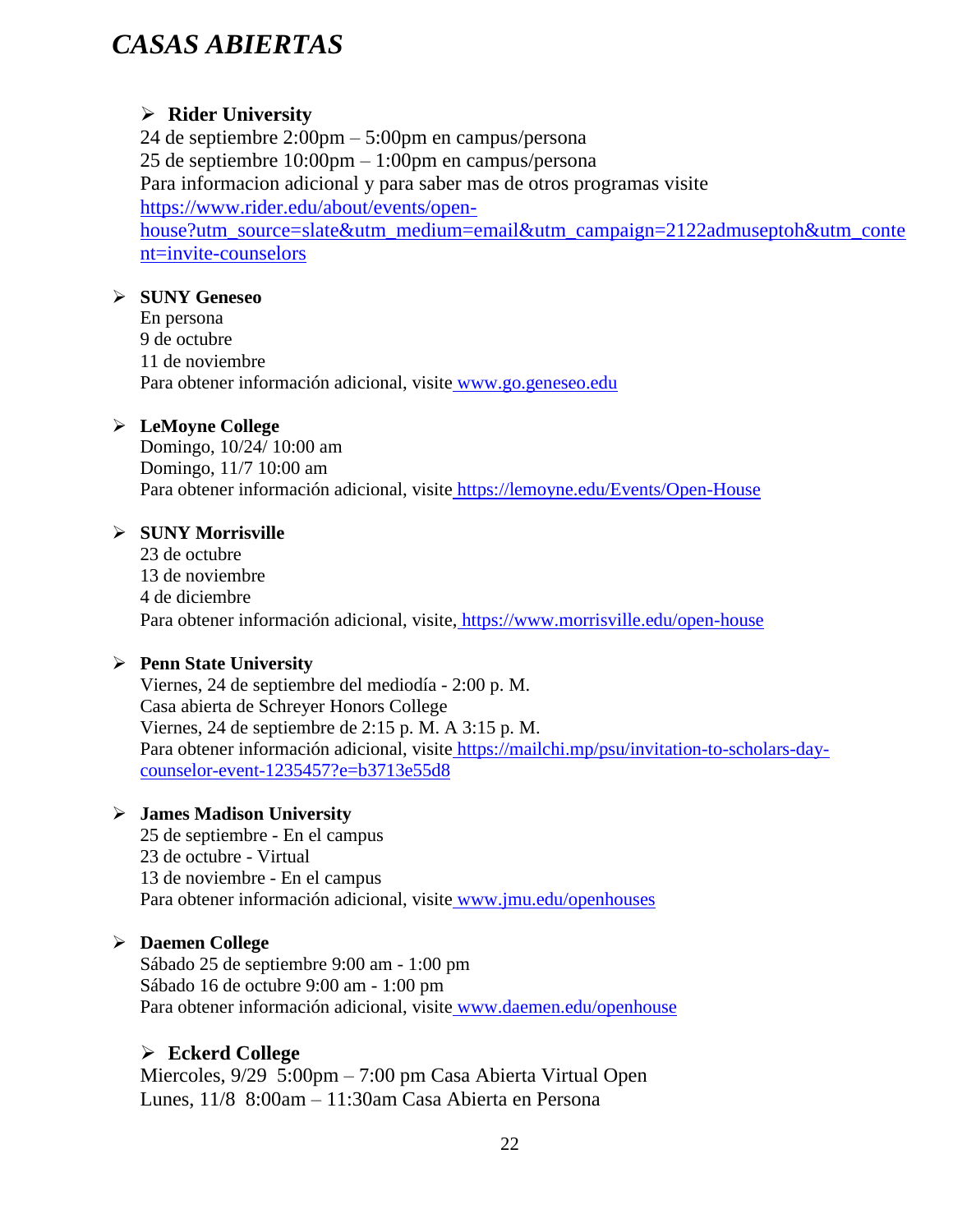For additional information visit<https://www.eckerd.edu/admissions/open-house/>

### **Northeastern University**

Comenzando el 2 de Octubre Para mas información visite [https://ug-admissions.sites.northeastern.edu/fall-virtual-open](https://ug-admissions.sites.northeastern.edu/fall-virtual-open-house/)[house/](https://ug-admissions.sites.northeastern.edu/fall-virtual-open-house/)

### **Niagara University**

Hay muchas casas abiertas y varios programas disponibles en persona o en linea. Para una lista completa visite [https://apply.niagara.edu/portal/admission](https://apply.niagara.edu/portal/admission-events?utm_source=slate&utm_medium=email&utm_campaign=usnews_hs_email)[events?utm\\_source=slate&utm\\_medium=email&utm\\_campaign=usnews\\_hs\\_email](https://apply.niagara.edu/portal/admission-events?utm_source=slate&utm_medium=email&utm_campaign=usnews_hs_email)

### **Bentley University**

Domingo 3 de octubre 11:00 am - 3:00 pm Para obtener información adicional y registrarse, visit[e](https://ugadmission.bentley.edu/register/FOH?utm_content=apply_college&utm_source=slate&utm_medium=email&utm_campaign=guidance) [https://ugadmission.bentley.edu/register/FOH?utm\\_content=apply\\_college&utm\\_source=slate](https://ugadmission.bentley.edu/register/FOH?utm_content=apply_college&utm_source=slate&utm_medium=email&utm_campaign=guidance) [&utm\\_medium=email&utm\\_campaign=guidance](https://ugadmission.bentley.edu/register/FOH?utm_content=apply_college&utm_source=slate&utm_medium=email&utm_campaign=guidance)

### **Nichols College**

Domingo, 10/3 9:00am – 2:00pm Domingo, 11/7 9:00am – 2:00pm Para información adicional y para inscribirse visite <https://www.nichols.edu/admission>

### **Champlain College**

16 de octubre 9:00 am - 3:00 pm 6 de noviembre 9:00 am - 3:00 pm Regístrese en [www.champlain.edu/foh](http://www.champlain.edu/foh)

### **Universidad de Bucknell**

Sábado 16 de octubre 8:30 am - 3:00 pm Sábado 13 de noviembre 8:30 am - 3:00 pm Visitas virtuales disponibles también Para obtener información adicional, visite [https://www.bucknell.edu/meet-bucknell/plan](https://www.bucknell.edu/meet-bucknell/plan-visit/open-houses/fall-open-houses)[visit/open-houses/fall-open-houses](https://www.bucknell.edu/meet-bucknell/plan-visit/open-houses/fall-open-houses)

### **Macaulay Honors College**

18 de octubre 5:00 pm - 6:00 pm Para obtener información adicional y registrarse, visite [https://macaulay.cuny.edu/calendar-of](https://macaulay.cuny.edu/calendar-of-events/open-house-101821/?)[events/open-house-101821/?](https://macaulay.cuny.edu/calendar-of-events/open-house-101821/?)

### **Universidad de Scranton**

24 de octubre 7 de noviembre Para obtener información adicional, visite [www.scranton.edu/openhouse](http://www.scranton.edu/openhouse)

### **SUNY Brockport**

9 de octubre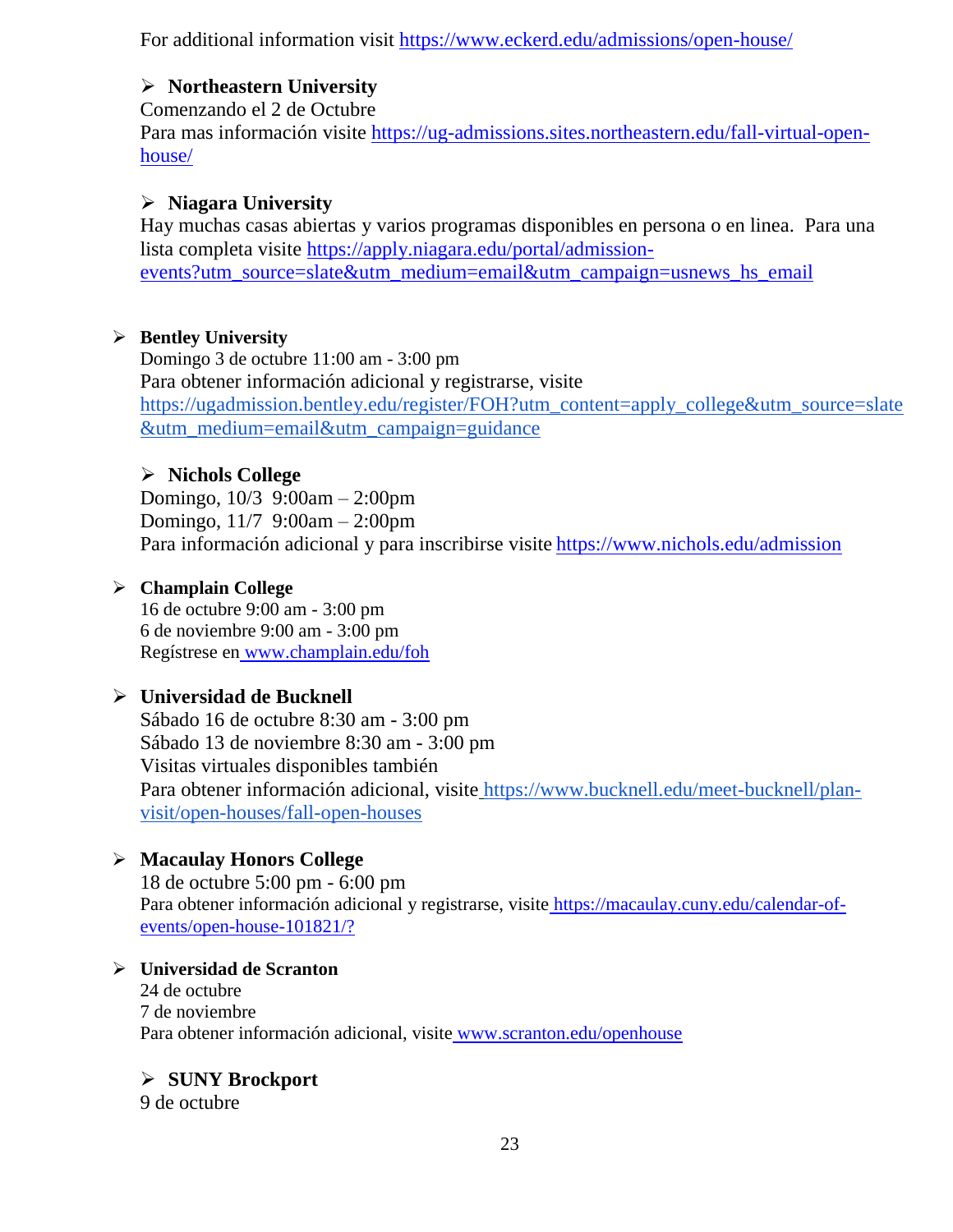13 de noviembre Inscríbase hoy a [www.apply.brockport.edu/portal/openhouse2021](http://www.apply.brockport.edu/portal/openhouse2021)

### **Mitchell College**

11 de octubre 13 de noviembre Para mas información y para inscribirse visite<https://mitchell.edu/visit-us/>

### **Brooklyn College**

Casa Abierta Virtual para el Colegio de Honores Miércoles, 10/13 6:00pm via zoom Inscríbase con anticipación a no mas tardar del 11 de octubre <https://us02web.zoom.us/meeting/register/tZ0vce6spzIiHde6H47jTYKmH8YR8RdHI9Hf> Casa Abierta Virtual del Colegio Scholars Jueves, 10/28 6:00pm via zoom Inscríbase con anticipación a nos mas tardar del 26 de octubre <https://us02web.zoom.us/meeting/register/tZwvduCspz0tHN0xkrU85x-uRIiXZV5UDFHi>

### **University of Massachusetts – Boston**

Virtual Open House Saturday, October 16 For additional information visit<https://admissions.umb.edu/freshman-students>

### **SUNY Potsdam**

Sábado 30 de octubre Sábado 13 de noviembre Para obtener información adicional, visite [www.potsdam.edu](http://www.potsdam.edu/)

### **American International College**

Sábado, 16 de octubre 9:00am – 12:00pm Sábado, 13 de noviembre 10:00am – 1:00pm Para inscribirse visite [www.aic.edu/oh](http://www.aic.edu/oh)

### *EXCURSIONES VIRTUALES AL CAMPUS UNIVERSITARIO*

- $\triangleright$  Muchas universidades se han registrado en los siguientes sitios web para ofrecer a los estudiantes y sus familias recorridos virtuales por el campus. ¡Asegúrate de echarles un vistazo!
	- o [www.campustours.com](http://www.campustours.com/)
	- o [www.youvisit.com](http://www.youvisit.com/)
	- o [www.ecampustours.com](http://www.ecampustours.com/)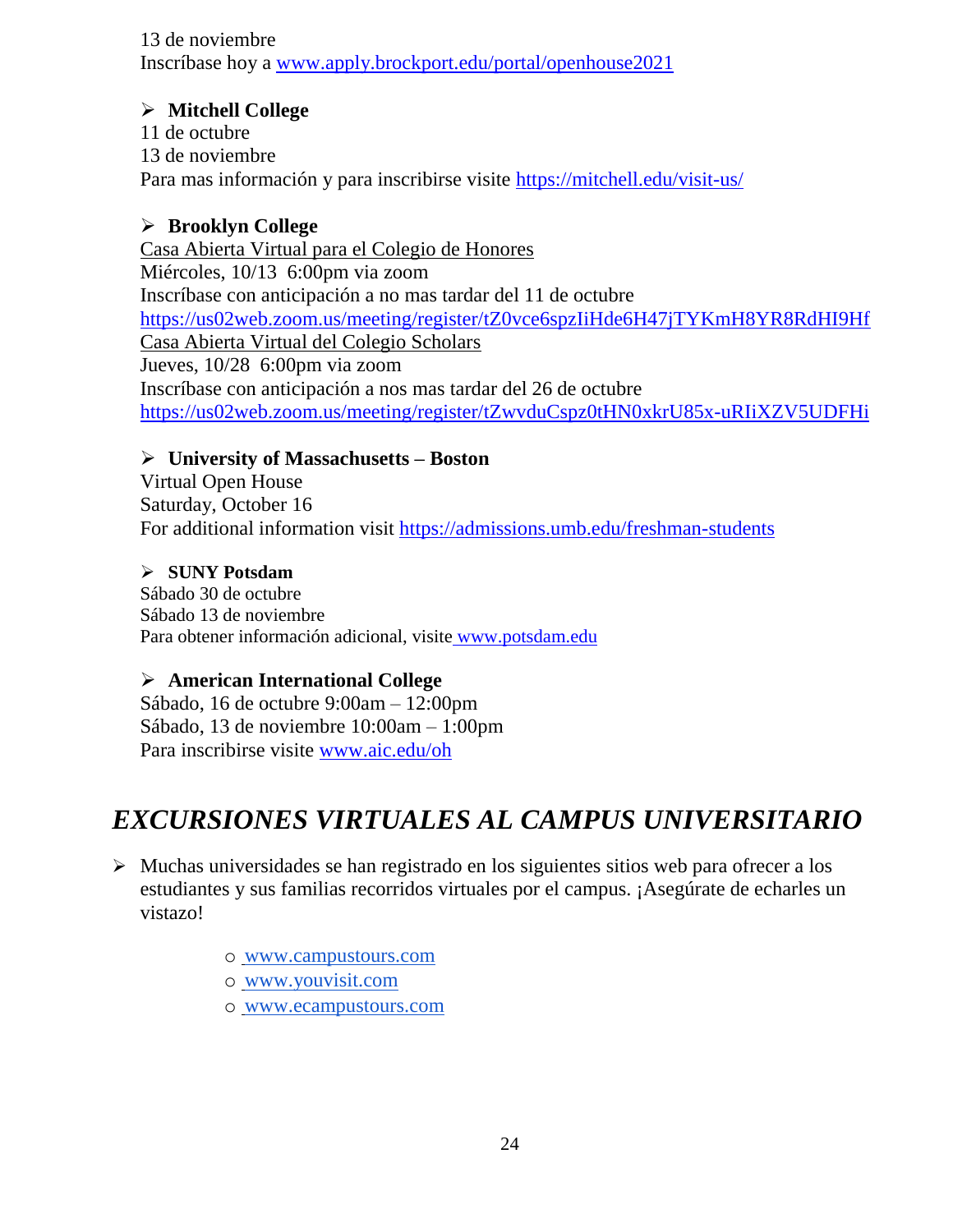# *FERIAS UNIVERSITARIAS / PROGRAMAS ESPECIALES*

### **Tufts University**

### **Comprendiendo lo Basico de las Universidades**

Miércoles 22 de septiembre 6:00 pm - 7:00 pm

Para obtener información adicional, visit[e](https://ugrad.admissions.tufts.edu/register/?id=ab41c916-d504-467e-a51c-442256473105) <https://ugrad.admissions.tufts.edu/register/?id=ab41c916-d504-467e-a51c-442256473105>

### **Técnicas de administración del tiempo con el Centro STAAR**

Miércoles 6 de octubre 5:00 pm - 6:00 pm

Para obtener información adicional, visit[e](https://ugrad.admissions.tufts.edu/register/?id=c8edbe45-9e54-44f3-bd73-1cf22a964353) <https://ugrad.admissions.tufts.edu/register/?id=c8edbe45-9e54-44f3-bd73-1cf22a964353>

### **Diversidad, Igualdad, Inclusión y Justicia – Labor de DEIJ and Anti Racismo en Tufts**

Martes 12 de octubre 5:00 pm - 6:00 pm

Para obtener información adicional, visit[e](https://ugrad.admissions.tufts.edu/register/?id=3d11097c-3b95-46de-8828-57ca9035d433) <https://ugrad.admissions.tufts.edu/register/?id=3d11097c-3b95-46de-8828-57ca9035d433>

 $\triangleright$  Ferias universitarias de artes liberales - Virtual Claremont McKenna College, Colorado College, Denison, Grinnell College, Macalester College, Pitzer College, Rhodes College, Rollins, Scripps College, Sewanee University, St. John's College, Trinity University, Union College, University of Richmond Miércoles, 9/29 6:00 pm - 8:00 pm CDT Miércoles, 10/6 6:00 pm - 8:00 pm CDT Para obtener información adicional y registrarse, visite www.admissions.trinity.edu/register/s\_liberal\_arts\_2021

- **Vassar College**
- Sábado 18 de septiembre 1:00 pm 5:00 pm

### **Rooted: Comunidad en Vassar**

Rooted es un **evento en el campus** que permitirá a los estudiantes y sus familias explorar las muchas formas en que Vassar construye una comunidad diversa y un sentido de pertenencia. El programa incluirá paneles de decanos y estudiantes, tiempo para conectarse con los recursos del campus y visitas guiadas por los estudiantes.Sábado, 10 de octubre 1:00 p. M. - 4:30 p. m. Para obtener información adicional, visit[e](https://www.vassar.edu/admissions/apply/diversity/rooted) <https://www.vassar.edu/admissions/apply/diversity/rooted>

### **Vassar View**

Vassar View es un **programa virtual** que proporciona una comprensión profunda de la Universidad a los estudiantes de último año de secundaria con antecedentes que a menudo se han pasado por alto y están subrepresentados en el los colegios y universidades más selectivos del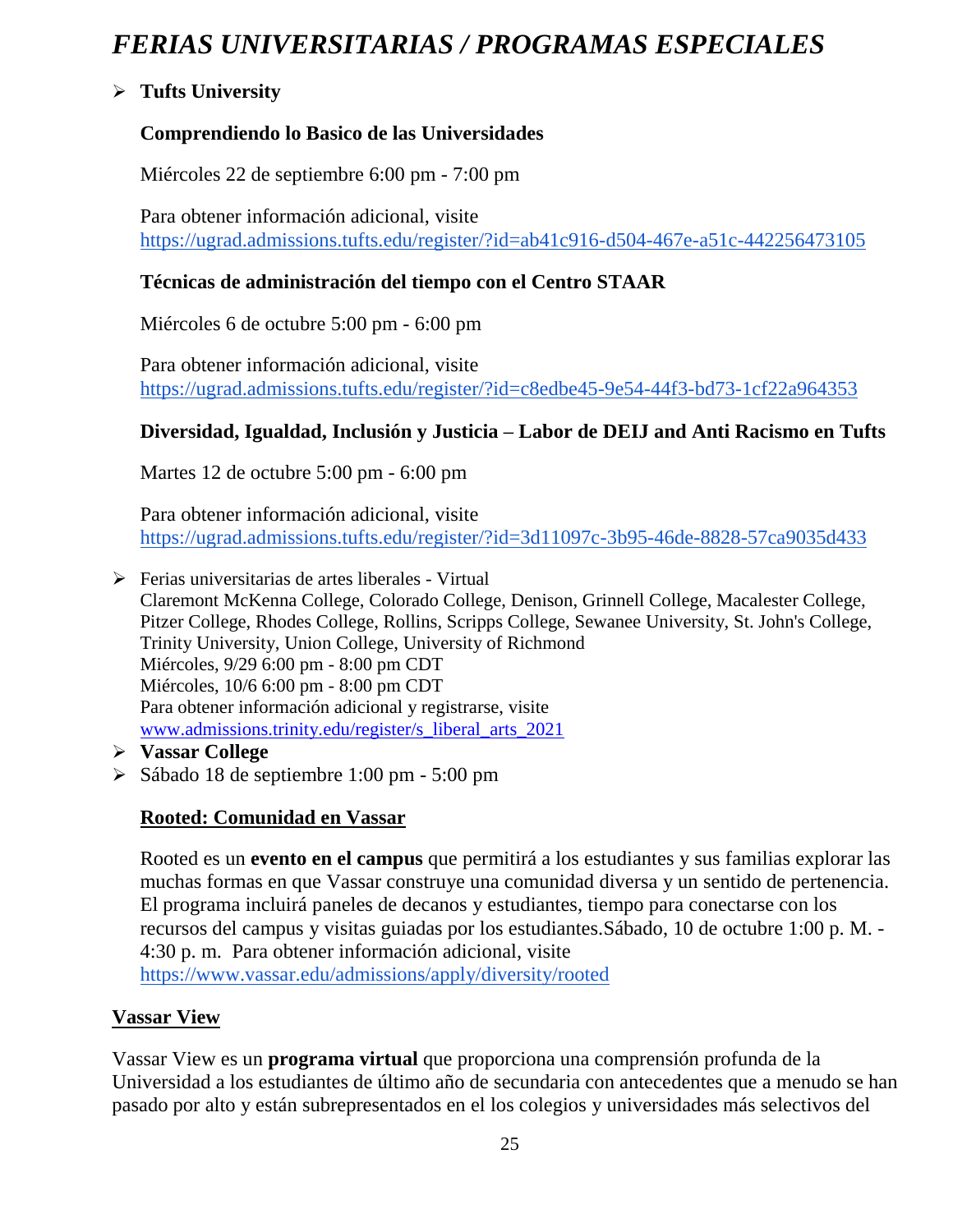país. El programa cubrirá una gran cantidad de oportunidades en Vassar y mostrará la rica diversidad que existe en nuestro campus.

*Fecha límite de solicitud de Vassar View: 1 de octubre*

*Para obtener información adicional, visite* <https://www.vassar.edu/admissions/vassarview>

### **Universidad de Bucknell**

Este programa virtual está diseñado para brindarles a los estudiantes de grupos tradicionalmente subrepresentados, una oportunidad de interactuar con los estudiantes actuales para discusiones y actividades de grupos pequeños, conocer e interactuar con el cuerpo docente de Bucknell, aprender de las admisiones cómo preparar su solicitud de Bucknell, explorar los recursos de Bucknell. Solicite este programa competitivo ya que los espacios disponibles son limitados. Para obtener información adicional y para postularse, visite [https://www.bucknell.edu/meet](https://www.bucknell.edu/meet-bucknell/plan-visit/camps-conferences-visit-programs/journey-bucknell)[bucknell/plan-visit/camps-conferences-visit-programs/journey-bucknell](https://www.bucknell.edu/meet-bucknell/plan-visit/camps-conferences-visit-programs/journey-bucknell) La fecha límite para la solicitud de prioridad es el lunes, 10/11

### *Drexel University*

Elaboración de su carpeta de trabajos para el éxito universitario

Miércoles 20 de octubre 6:00 pm - 7:00 pm

Explorando sus intereses académicos

Miércoles 17 de noviembre 6:00 pm – 7:00pm

Para obtener información adicional, visit[e](https://drexel.edu/undergrad/visit/webinars?utm_source=slate&utm_medium=email&utm_campaign=app-prep-wkshp-counselors-gen) [https://drexel.edu/undergrad/visit/webinars?utm\\_source=slate&utm\\_medium=email&utm\\_ca](https://drexel.edu/undergrad/visit/webinars?utm_source=slate&utm_medium=email&utm_campaign=app-prep-wkshp-counselors-gen) [mpaign=app-prep-wkshp-counselors-gen](https://drexel.edu/undergrad/visit/webinars?utm_source=slate&utm_medium=email&utm_campaign=app-prep-wkshp-counselors-gen)

### *Babson College*

*Domingo, 9/26 3:00 pm - 6:00 pm*

*Noche Multicultural Express*

*Para obtener información adicional, visit[e](https://www.babson.edu/admission/undergraduate-school/visit-and-engage/multicultural-overnight-experience/)* [https://www.babson.edu/admission/undergraduate-school/visit-and](https://www.babson.edu/admission/undergraduate-school/visit-and-engage/multicultural-overnight-experience/)[engage/multicultural-overnight-experience/](https://www.babson.edu/admission/undergraduate-school/visit-and-engage/multicultural-overnight-experience/)

 Coalición para la Universidad - Feria Virtual 5 y 6 de octubre Con más de 140 colegios y universidades Para obtener información adicional, visite [https://www.coalitionforcollegeaccess.org/october-virtual](https://www.coalitionforcollegeaccess.org/october-virtual-college-fair?utm_source=counselor&utm_medium=email&utm_campaign=events)[college-fair?utm\\_source=counselor&utm\\_medium=email&utm\\_campaign=events](https://www.coalitionforcollegeaccess.org/october-virtual-college-fair?utm_source=counselor&utm_medium=email&utm_campaign=events)

### **Ferias de universidades virtuales SUNY**

Martes, 5 de octubre 6 a 8 p. M., <https://app.brazenconnect.com/a/suny/e/e6jp3>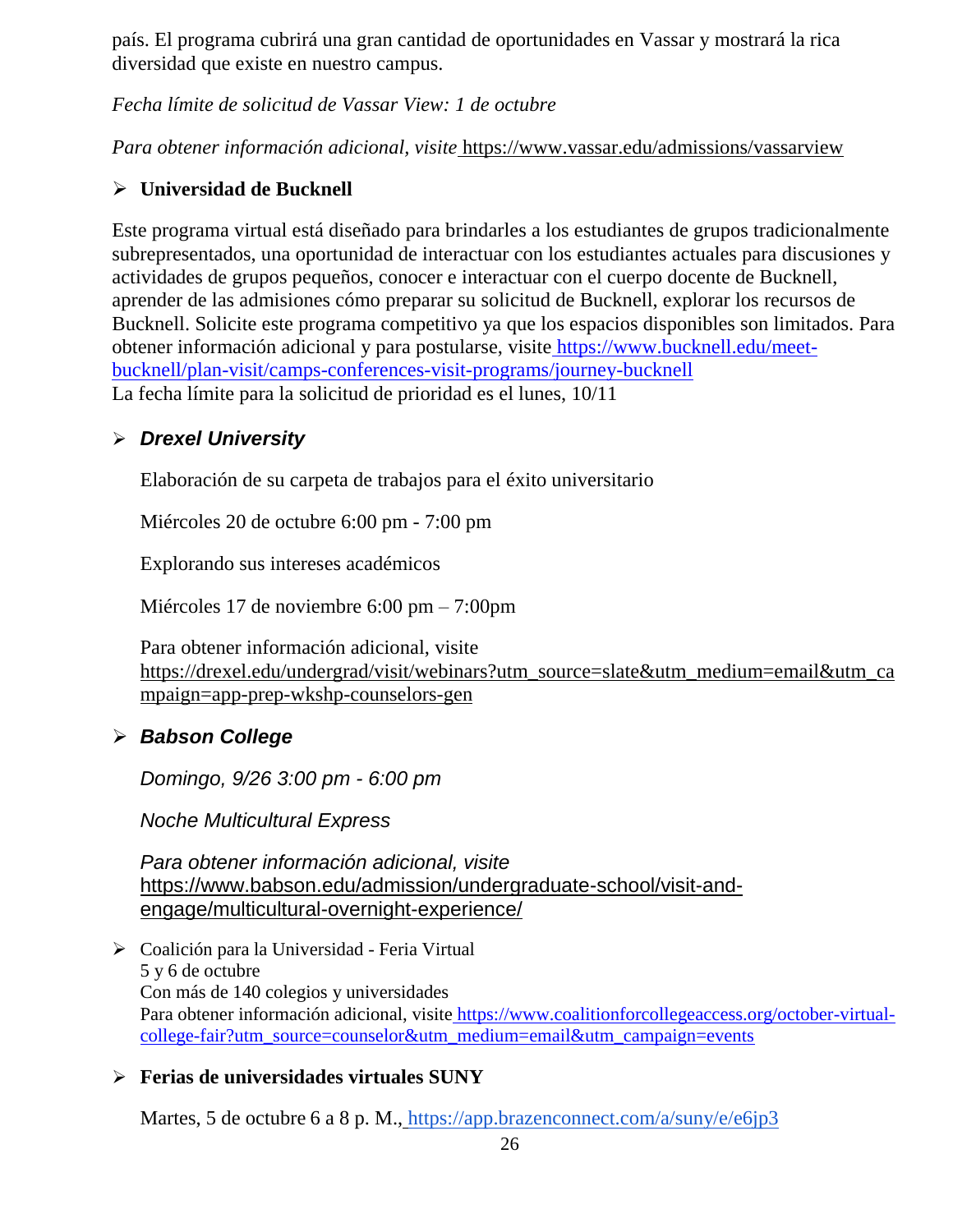Jueves 7 de octubre 5-7pm, <https://app.brazenconnect.com/a/suny/e/l5q2w>

Domingo, 17 de octubre 1-3pm, <https://app.brazenconnect.com/a/suny/e/NBvLb>

### **SUNY: ¿Qué SUNY eres?**

Miércoles 29 de septiembre 5:30 pm[,](https://engage.suny.edu/portal/which_suny_virtual?id=56ae9060-e8ae-4d3f-90dd-625358fc78e8) [https://engage.suny.edu/portal/which\\_suny\\_virtual?id=56ae9060-e8ae-4d3f-90dd-](https://engage.suny.edu/portal/which_suny_virtual?id=56ae9060-e8ae-4d3f-90dd-625358fc78e8)[625358fc78e8](https://engage.suny.edu/portal/which_suny_virtual?id=56ae9060-e8ae-4d3f-90dd-625358fc78e8)

Miércoles 17 de noviembre 5:30 pm[,](https://engage.suny.edu/portal/which_suny_virtual?id=76941883-6783-43ee-8d5c-a7f8d04633ab) [https://engage.suny.edu/portal/which\\_suny\\_virtual?id=76941883-6783-43ee-8d5c](https://engage.suny.edu/portal/which_suny_virtual?id=76941883-6783-43ee-8d5c-a7f8d04633ab)[a7f8d04633ab](https://engage.suny.edu/portal/which_suny_virtual?id=76941883-6783-43ee-8d5c-a7f8d04633ab)

Miércoles 15 de diciembre 5:30 pm[,](https://engage.suny.edu/portal/which_suny_virtual?id=1622a0c7-8128-4cd8-b040-a0702589af91) [https://engage.suny.edu/portal/which\\_suny\\_virtual?id=1622a0c7-8128-4cd8-b040](https://engage.suny.edu/portal/which_suny_virtual?id=1622a0c7-8128-4cd8-b040-a0702589af91) [a0702589af91](https://engage.suny.edu/portal/which_suny_virtual?id=1622a0c7-8128-4cd8-b040-a0702589af91)

**SUNY: Cómo inscribirse en SUNY**

Miércoles 27 de octubre 5:30 pm, [https://engage.suny.edu/portal/how\\_to\\_apply?id=3ee30a29](https://engage.suny.edu/portal/how_to_apply?id=3ee30a29-e9ad-4d99-a525-2ccdd77762ae) [e9ad-4d99-a525-2ccdd77762ae](https://engage.suny.edu/portal/how_to_apply?id=3ee30a29-e9ad-4d99-a525-2ccdd77762ae)

- **SUNY: ¡Hola, fanáticos del deporte!** Conozca las opciones de títulos para carreras relacionadas con el deporte. Jueves 4 de noviembre 6:30 pm[,](https://engage.suny.edu/register/?id=cdd64ada-ab61-4be4-9b60-c24c1746a541) <https://engage.suny.edu/register/?id=cdd64ada-ab61-4be4-9b60-c24c1746a541>
- **SUNY: Programas culturalmente diversos en la sesión informativa de SUNY** Jueves 21 de octubre 4:30 pm, [https://engage.suny.edu/register/?id=bf46614b-131b-47c2-](https://engage.suny.edu/register/?id=bf46614b-131b-47c2-8974-ea08fccb2756) [8974-ea08fccb2756](https://engage.suny.edu/register/?id=bf46614b-131b-47c2-8974-ea08fccb2756)
- **SUNY: Sesiones de información de EOP** Jueves, 21 de octubre a las 3pm, [https://engage.suny.edu/portal/eop\\_sessions?id=1297af32-](https://engage.suny.edu/portal/eop_sessions?id=1297af32-544c-4123-b218-90ea56280e3f) [544c-4123-b218-90ea56280e3f](https://engage.suny.edu/portal/eop_sessions?id=1297af32-544c-4123-b218-90ea56280e3f)

Jueves 4 de noviembre 3pm, [https://engage.suny.edu/portal/eop\\_sessions?id=d476f4f0-9eb5-](https://engage.suny.edu/portal/eop_sessions?id=d476f4f0-9eb5-4eee-8515-0e5fabf155ee) [4eee-8515-0e5fabf155ee](https://engage.suny.edu/portal/eop_sessions?id=d476f4f0-9eb5-4eee-8515-0e5fabf155ee)

Jueves, 18 de noviembre 3pm, [https://engage.suny.edu/portal/eop\\_sessions?id=3ec34301](https://engage.suny.edu/portal/eop_sessions?id=3ec34301-e061-4f4e-b1db-333b64ef5fc1) [e061-4f4e-b1db-333b64ef5fc1](https://engage.suny.edu/portal/eop_sessions?id=3ec34301-e061-4f4e-b1db-333b64ef5fc1)

Jueves 16 de diciembre 3pm, [https://engage.suny.edu/portal/eop\\_sessions?id=9d71e98e-68b1-](https://engage.suny.edu/portal/eop_sessions?id=9d71e98e-68b1-421c-8fbe-6b90915ba08d) [421c-8fbe-6b90915ba08d](https://engage.suny.edu/portal/eop_sessions?id=9d71e98e-68b1-421c-8fbe-6b90915ba08d)

- $\triangleright$  Feria universitaria virtual CUNY: 25 campus Jueves, 10/7 3:00 pm - 6:00 pm Para obtener información adicional, visite [https://www.cuny.edu/admissions/undergraduate/college](https://www.cuny.edu/admissions/undergraduate/college-fair/)[fair/](https://www.cuny.edu/admissions/undergraduate/college-fair/)
- Davidson College 24 - 25 de octubre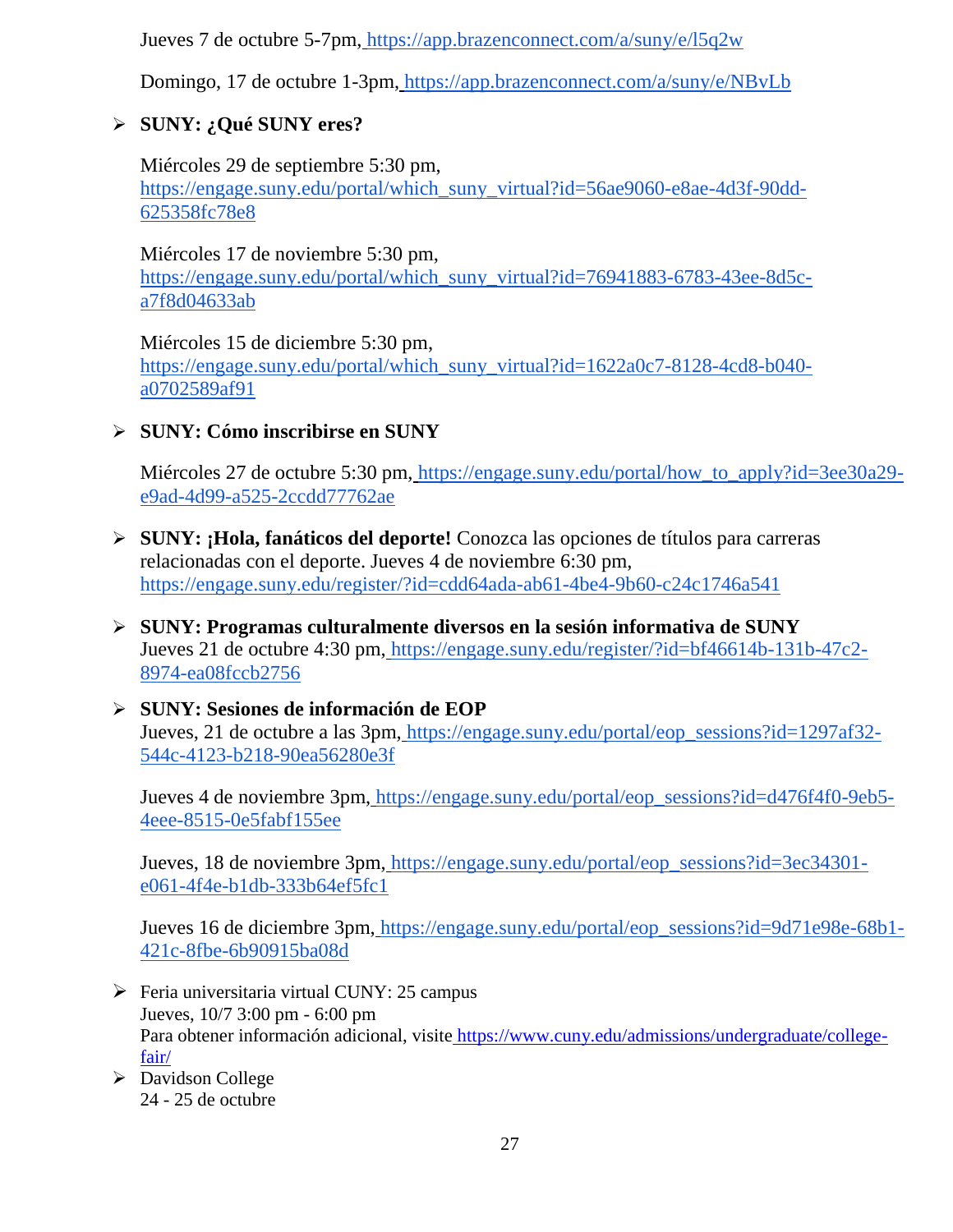Visita virtual a la universidad para grupos raciales y étnicos históricamente excluidos que son los primeros en asistir a la universidad y estudiantes de entornos rurales o de bajos ingresos. Para obtener información adicional, visite [https://www.davidson.edu/admission-and-financial](https://www.davidson.edu/admission-and-financial-aid/visit/access-davidson)[aid/visit/access-davidson](https://www.davidson.edu/admission-and-financial-aid/visit/access-davidson)

 **Bentley College – Falcon Diversity Day** Salado, 23 de octubre 8:30am – 3:00pm Inscríbase a <https://ugadmission.bentley.edu/register/falcon-diversity> a no más tardar del 18 de octubre

# *AYUDAS FINANCIERAS / BECAS*

### *PERFIL CSS (DISPONIBLE 1/10/2021)*

 Si una de sus universidades requiere el perfil CSS, debe completar el perfil en línea a través d[e](http://www.collegeboard.org/) [www.collegeboard.org](http://www.collegeboard.org/). El perfil ayuda a las universidades a otorgar becas y subvenciones privadas. Solo se puede acceder al perfil en línea.

### *Solicitud gratuita FAFSA de ayuda federal para estudiantes (DISPONIBLE 10/1/2021)*

- La FAFSA es el formulario utilizado por todas las facultades de dos y cuatro años, universidades y escuelas profesionales para la concesión desde [ayuda federal para](http://studentaid.ed.gov/students/publications/student_guide/2010-2011/english/typesofFSA_grants.htm)  [estudianteslas ayudas](http://studentaid.ed.gov/students/publications/student_guide/2010-2011/english/typesofFSA_grants.htm) y la mayoría estatales y universitarias. Los estudiantes deben presentar su solicitud lo antes posible en línea a través de [www.fafsa.gov.](http://www.fafsa.gov/)
- ¡Regístrese para obtener su **número de identificación de Ayuda Federal para Estudiantes AHORA! Tanto los estudiantes como los padres deben tener una identificación FSA**. Visita [www.fsaid.ed.gov](http://www.fsaid.ed.gov/) para hacerlo.

### **Talleres para completar SUNY FAFSA**

· Hora de finalización Martes 9 de noviembre a las 6 p.m[.](https://engage.suny.edu/register/?id=8a77ccff-35a6-4b3f-9f43-6b4be5c28b19) [https://engage.suny.edu/register/?id=8a77ccff-35a6-4b3f-9f43-](https://engage.suny.edu/register/?id=8a77ccff-35a6-4b3f-9f43-6b4be5c28b19) [6b4be5c28b19](https://engage.suny.edu/register/?id=8a77ccff-35a6-4b3f-9f43-6b4be5c28b19)

· Hora de finalización Martes 16 de noviembre a las 6 p.m[.](https://engage.suny.edu/register/?id=06fb703c-3cb5-476c-a5a1-37e73708f764) [https://engage.suny.edu/register/?id=06fb703c-3cb5-476c-a5a1-](https://engage.suny.edu/register/?id=06fb703c-3cb5-476c-a5a1-37e73708f764) [37e73708f764](https://engage.suny.edu/register/?id=06fb703c-3cb5-476c-a5a1-37e73708f764)

· Hora de finalización Martes 23 de noviembre a las 6 p.m[.](https://engage.suny.edu/register/?id=0cbd30b4-9963-4a5e-b449-679227431bde) [https://engage.suny.edu/register/?id=0cbd30b4-9963-4a5e-b449-](https://engage.suny.edu/register/?id=0cbd30b4-9963-4a5e-b449-679227431bde) [679227431bde](https://engage.suny.edu/register/?id=0cbd30b4-9963-4a5e-b449-679227431bde)

· Tiempo para completar tu solicitud para ayuda financiera, 30 de noviembre 6pm, [https://engage.suny.edu/register/?id=dcae4277-](https://engage.suny.edu/register/?id=dcae4277-8088-4102-9693-e6bebf732455) [8088-4102-9693-e6bebf732455](https://engage.suny.edu/register/?id=dcae4277-8088-4102-9693-e6bebf732455)

### **Sesiones de información sobre ayuda financiera de SUNY**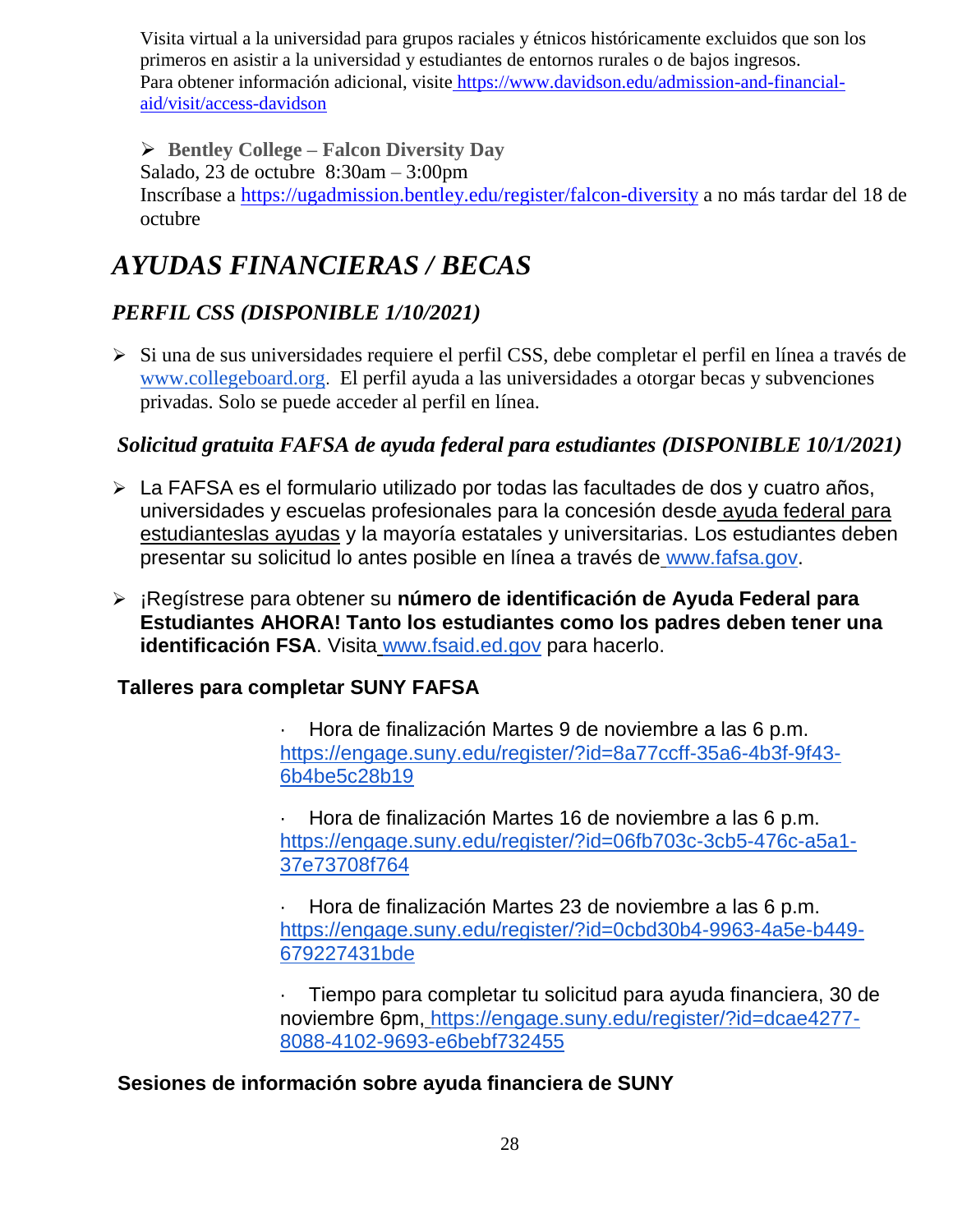· Hablemos de Ayuda Financiera, martes 28 de septiembre 6pm[,](https://engage.suny.edu/portal/financial_aid_sessions_virtual?id=0615f35b-57ab-4ac5-a7e7-75101141e234) [https://engage.suny.edu/portal/financial\\_aid\\_sessions\\_virtual?id=061](https://engage.suny.edu/portal/financial_aid_sessions_virtual?id=0615f35b-57ab-4ac5-a7e7-75101141e234) [5f35b-57ab-4ac5-a7e7-75101141e234](https://engage.suny.edu/portal/financial_aid_sessions_virtual?id=0615f35b-57ab-4ac5-a7e7-75101141e234)

· Hablemos de Ayuda Financiera – en Español, martes 19 de octubre 6pm[,](https://engage.suny.edu/portal/financial_aid_sessions_virtual?id=c660ab2f-7659-43e8-a299-617d10fca127) [https://engage.suny.edu/portal/financial\\_aid\\_sessions\\_virtual?id=c66](https://engage.suny.edu/portal/financial_aid_sessions_virtual?id=c660ab2f-7659-43e8-a299-617d10fca127) [0ab2f-7659-43e8-a299-617d10fca127](https://engage.suny.edu/portal/financial_aid_sessions_virtual?id=c660ab2f-7659-43e8-a299-617d10fca127)

### **Scholarships.com**

Regístrese hoy en [www.scholarships.com](http://www.scholarships.com/) para recibir **GRATUITA sobre** información becas

#### **Fastweb.com**

Regístrese hoy en [www.fastweb.com](http://www.fastweb.com/) para recibir **GRATUITA sobre** información becas.

### **Mis dólares universitarios**

Regístrese hoy en [www.mycollegedollars.com](http://www.mycollegedollars.com/) para recibir **GRATUITA sobre** información becas.

#### **Becas**

Visite los sitios web a continuación para conocer las oportunidades de becas:

[www.connections101.com](http://www.connections101.com/)

[www.scholarships4students.com](http://www.scholarships4students.com/)

[www.fastweb.com](http://www.fastweb.com/)

[www.scholarshipexperts.com](http://www.scholarshipexperts.com/)

[www.scholarships.com](http://www.scholarships.com/)

[www.finaid.org](http://www.finaid.org/)

### **Premios NYS Regents para hijos de veteranos fallecidos y discapacitados**

Proporciona \$ 450 por año a los estudiantes cuyos padres sirvieron en las Fuerzas Armadas de los EE. UU. Durante períodos específicos de guerra o emergencia nacional y, como resultado del servicio, murieron, sufrieron un 40% o más discapacidad, fue clasificado como desaparecido en acción o fue prisionero de guerra. El veterano debe ser residente del estado de Nueva York o haber sido residente del estado de Nueva York en el momento de la muerte o ser clasificado como desaparecido en acción. Para obtener información adicional, visit[e](https://www.hesc.ny.gov/pay-for-college/military-corner.html) <https://www.hesc.ny.gov/pay-for-college/military-corner.html>

 **Incentivo y Tributo de Reconocimiento Mejorado Militar (MERIT) del Estado de Nueva York**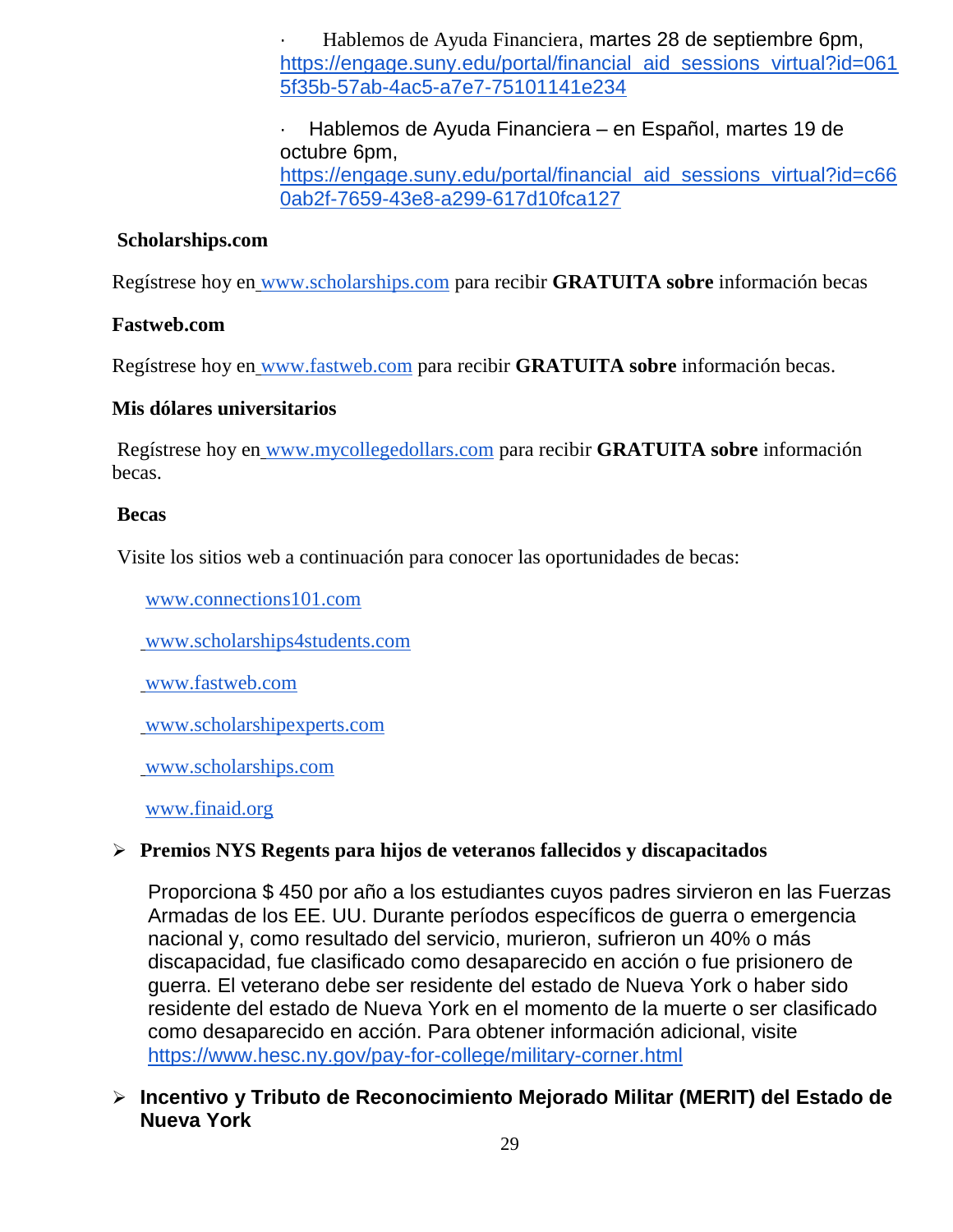Beca de Incentivo y Tributo de Reconocimiento Mejorado Militar (MERIT) proporciona ayuda financiera a los hijos, cónyuges y dependientes financieros de miembros de las Fuerzas Armadas de los Estados Unidos o milicias organizadas por el estado que, en cualquier momento en o después del 2 de agosto de 1990, mientras eran residentes del estado de Nueva York, murieron o quedaron grave y permanentemente discapacitados mientras realizaban sus deberes militares, ya sea en combate o no. Para obtener información adicional, visit[e](https://www.hesc.ny.gov/pay-for-college/military-corner.html) <https://www.hesc.ny.gov/pay-for-college/military-corner.html>

### **Programa de incentivos STEM del estado de Nueva York**

Proporciona una beca de matrícula completa de SUNY o CUNY para el 10 por ciento de los mejores estudiantes de la escuela secundaria del estado de Nueva York si persiguen un título de STEM y trabajan en un campo de STEM en el estado de Nueva York durante 5 años. Para obtener información adicional, visite [www.hesc.ny.gov](http://www.hesc.ny.gov/)

### **Ayuda para la educación de maestros del estado de Nueva York para la educación universitaria y superior (TEACH) Subvención**

Subvenciones de hasta \$ 4,000.00 por año para estudiantes a cambio de servicios en escuelas primarias o secundarias públicas o privadas que atienden a estudiantes de familias de bajos ingresos.

Para más información visite [www.hesc.ny.gov](http://www.hesc.ny.gov/) 

### **Programa de asistencia para la matrícula del estado de Nueva York (TAP)**

Ayuda a los residentes de NY elegibles a pagar la matrícula en las escuelas aprobadas del estado de Nueva York. Los premios anuales de TAP pueden ser de hasta \$ 5,665.00. Debido a que TAP es una subvención, no tiene que reembolsarse. Para obtener información adicional, visite [www.hesc.ny.gov/tap](http://www.hesc.ny.gov/tap)

#### **Beca NYS Excelsior**

El programa cubre la matrícula para los estudiantes elegibles de SUNY y CUNY cuyas familias ganan \$ 125,000. Para obtener información adicional, visit[e](http://www.hesc.ny.gov/) [www.hesc.ny.gov/](http://www.hesc.ny.gov/)excelsior

### **NYS Dream Act**

El senador Jose Peralta NYS DREAM Act (DREAM Act) permite que los estudiantes indocumentados y otros estudiantes elegibles soliciten ayuda financiera del estado de Nueva York. Los estudiantes que cumplan con los requisitos de elegibilidad de la NYS DREAM Act para la asistencia a la escuela secundaria, la finalización de la escuela secundaria, la matrícula estatal de SUNY o CUNY y la ciudadanía o el estado migratorio podrán solicitar uno o más programas de ayuda financiera para estudiantes del estado de Nueva York. Para obtener información adicional, visite [www.hesc.ny.gov/dream](http://www.hesc.ny.gov/dream)

### o **Talleres Dream ACT de SUNY NYS:**